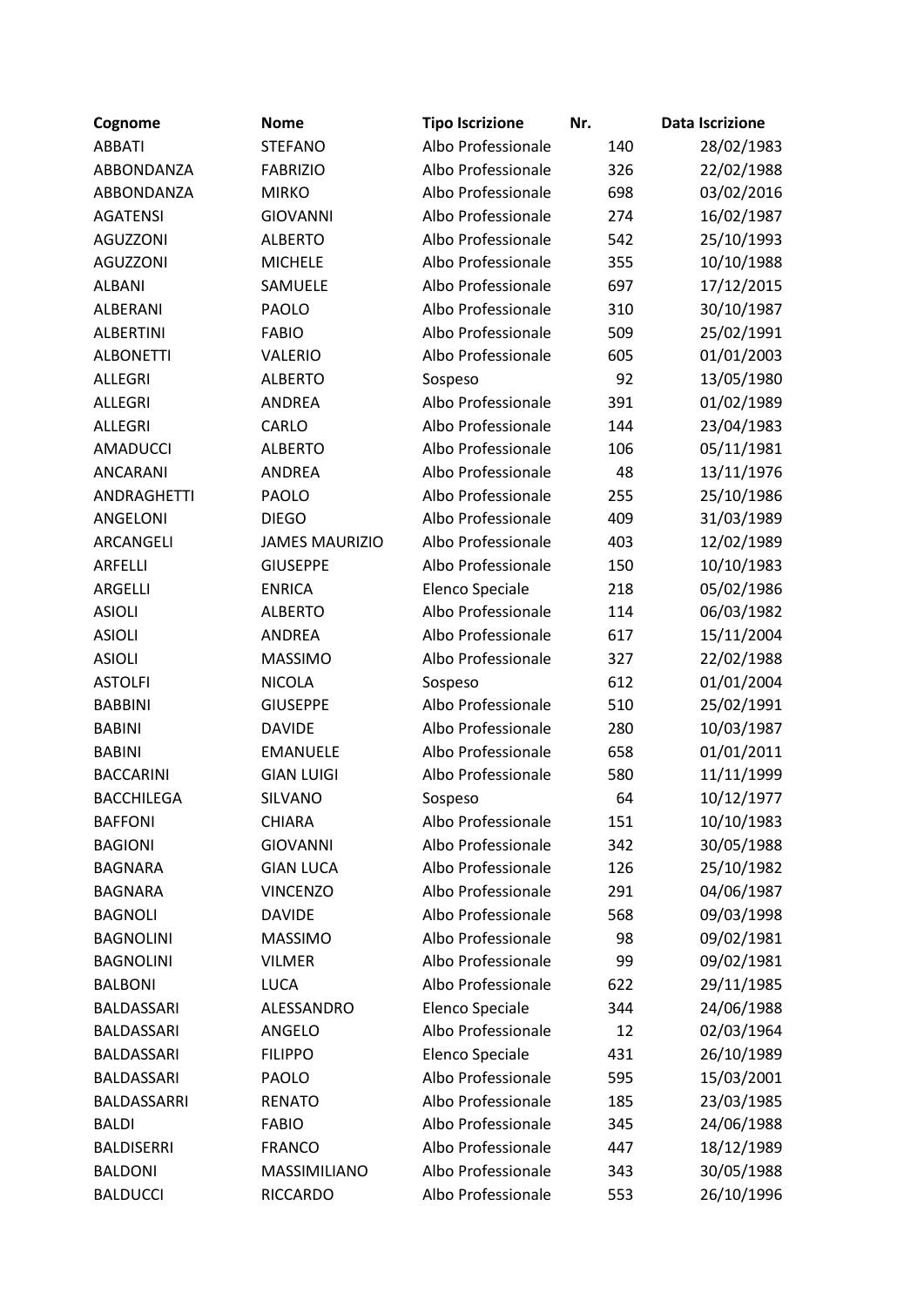| <b>BALESTRI</b>    | <b>PAOLO</b>             | Albo Professionale | 56  | 24/03/1977 |
|--------------------|--------------------------|--------------------|-----|------------|
| <b>BALLARDINI</b>  | <b>ROBERTA</b>           | Albo Professionale | 598 | 30/11/2001 |
| <b>BANDINI</b>     | <b>CHRISTIAN</b>         | Albo Professionale | 523 | 07/03/1991 |
| <b>BANDINI</b>     | <b>GIUSEPPE</b>          | Albo Professionale | 488 | 22/10/1990 |
| <b>BANDINI</b>     | LEONARDO                 | Albo Professionale | 72  | 03/11/1978 |
| <b>BANDINI</b>     | <b>MARCO</b>             | Albo Professionale | 630 | 15/11/2006 |
| <b>BARONCINI</b>   | <b>ANTONIO</b>           | Albo Professionale | 138 | 12/02/1983 |
| <b>BARONI</b>      | <b>FABIO</b>             | Albo Professionale | 554 | 26/10/1996 |
| <b>BARTELUCCI</b>  | <b>MARCO</b>             | Albo Professionale | 232 | 17/03/1986 |
| <b>BARTOLI</b>     | PAOLO EMILIO             | Albo Professionale | 77  | 21/06/1979 |
| <b>BARTOLINI</b>   | <b>DENIS</b>             | Albo Professionale | 670 | 20/12/2012 |
| <b>BARTOLINI</b>   | <b>MAURIZIO</b>          | Albo Professionale | 129 | 17/11/1982 |
| <b>BARUZZI</b>     | <b>ROMANO</b>            | Elenco Speciale    | 124 | 18/09/1982 |
| <b>BASSI</b>       | <b>FAUSTO ANDREA</b>     | Albo Professionale | 177 | 22/12/1984 |
| <b>BASSI</b>       | <b>FRANCESCO</b>         | Albo Professionale | 130 | 17/11/1982 |
| <b>BATTISTINI</b>  | <b>FRANCO</b>            | Albo Professionale | 31  | 03/06/1974 |
| <b>BATTISTINI</b>  | <b>MAURO</b>             | Albo Professionale | 57  | 24/03/1977 |
| <b>BATTISTINI</b>  | <b>PAOLA</b>             | Albo Professionale | 287 | 30/03/1987 |
| <b>BAZZOCCHI</b>   | CARLO                    | Albo Professionale | 61  | 12/08/1977 |
| <b>BAZZONI</b>     | <b>GIANGUIDO</b>         | Albo Professionale | 256 | 25/10/1986 |
| <b>BELLETTI</b>    | ANGELA                   | Albo Professionale | 239 | 07/04/1986 |
| <b>BELLETTI</b>    | <b>MARIO</b>             | Albo Professionale | 459 | 15/03/1990 |
| <b>BELLINI</b>     | <b>MASSIMO</b>           | Albo Professionale | 663 | 02/01/2012 |
| <b>BELLOSI</b>     | <b>MARCO</b>             | Albo Professionale | 460 | 15/03/1990 |
| <b>BELLUCCI</b>    | PIER GIORGIO             | Albo Professionale | 171 | 29/10/1984 |
| <b>BELMONTE</b>    | <b>EMILIO COSTANTINO</b> | Albo Professionale | 328 | 22/02/1988 |
| <b>BELMONTE</b>    | <b>MATTEO</b>            | Albo Professionale | 685 | 02/01/2015 |
| <b>BENAZZI</b>     | <b>SIMONE</b>            | Albo Professionale | 618 | 15/11/2004 |
| <b>BENDONI</b>     | <b>VALTER</b>            | Albo Professionale | 281 | 10/03/1987 |
| <b>BENEDETTI</b>   | <b>AMBRES</b>            | Albo Professionale | 304 | 12/10/1987 |
| <b>BENEDETTINI</b> | <b>ANDREA</b>            | Albo Professionale | 694 | 21/05/2015 |
| <b>BENETTI</b>     | <b>ALBERTO</b>           | Albo Professionale | 613 | 01/01/2004 |
| <b>BENINI</b>      | ANDREA                   | Albo Professionale | 500 | 17/12/1990 |
| <b>BENTIVOGLI</b>  | <b>SERGIO</b>            | Albo Professionale | 19  | 03/03/1966 |
| <b>BENVENUTI</b>   | <b>PARIDE</b>            | Albo Professionale | 118 | 29/03/1982 |
| <b>BENVENUTI</b>   | <b>SABRINA</b>           | Albo Professionale | 261 | 12/12/1986 |
| <b>BENVENUTI</b>   | SAURO                    | Albo Professionale | 537 | 13/03/1991 |
| <b>BERARDI</b>     | <b>DANIELE</b>           | Albo Professionale | 49  | 13/11/1976 |
| <b>BERARDI</b>     | <b>ERMINIO</b>           | Albo Professionale | 552 | 09/09/1995 |
| <b>BERARDUCCI</b>  | <b>DANIELE</b>           | Albo Professionale | 410 | 31/03/1989 |
| <b>BERNI</b>       | <b>FABIO</b>             | Albo Professionale | 703 | 21/03/2016 |
| <b>BERRETTI</b>    | <b>FRANCESCO</b>         | Albo Professionale | 125 | 21/10/1982 |
| <b>BERTACCINI</b>  | <b>FRANCESCO</b>         | Albo Professionale | 37  | 25/02/1975 |
| <b>BERTACCINI</b>  | <b>VITTORIO</b>          | Albo Professionale | 11  | 08/04/1963 |
| <b>BERTI</b>       | <b>LUIGI</b>             | Albo Professionale | 238 | 05/04/1986 |
| <b>BERTONI</b>     | <b>DAVIDE</b>            | Albo Professionale | 155 | 15/10/1983 |
| <b>BERTUCCINI</b>  | <b>MICHELA</b>           | Albo Professionale | 601 | 25/02/2002 |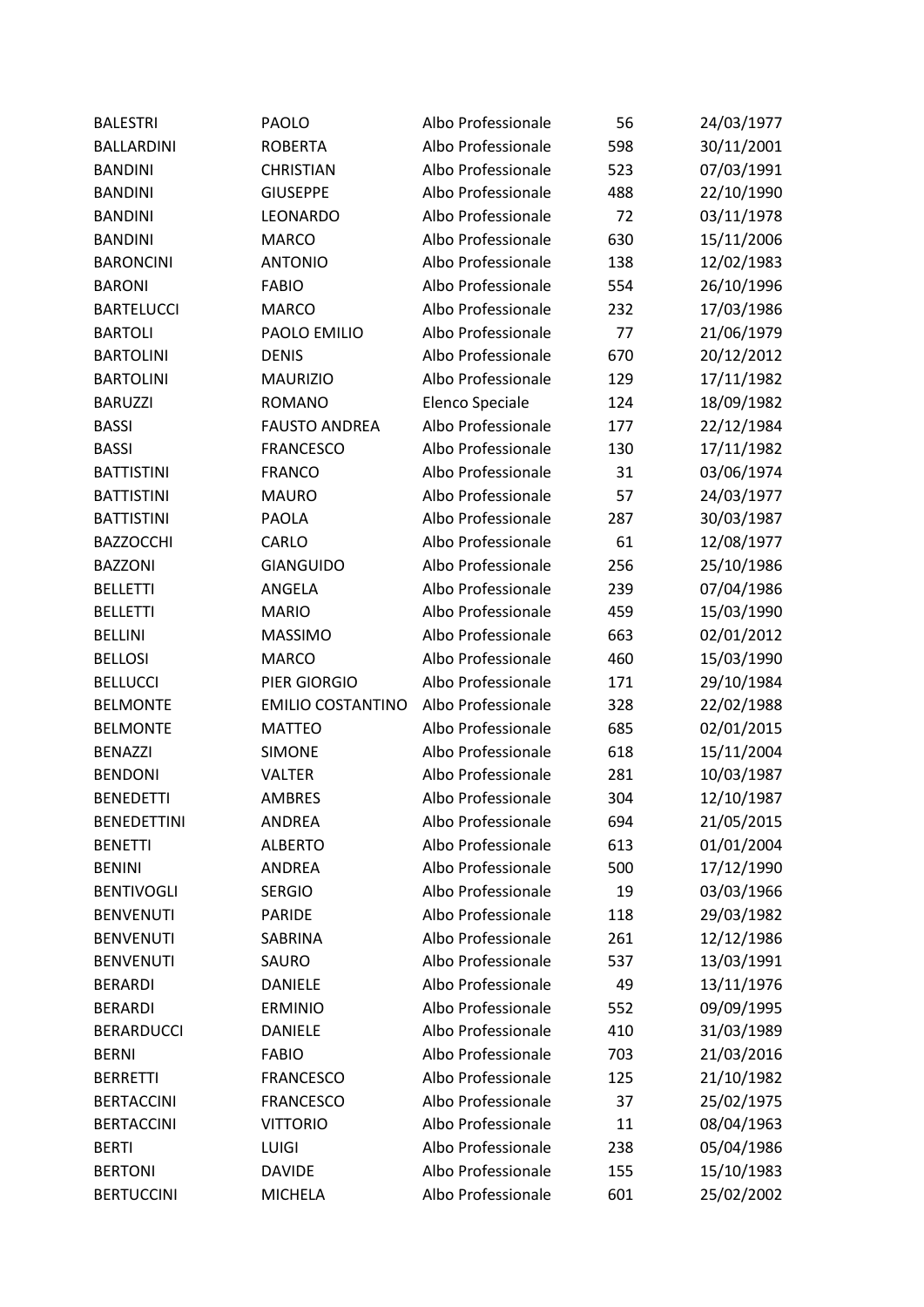| <b>BETTEDI</b>         | <b>FRANCESCA</b>     | Albo Professionale | 711            | 13/02/2017 |
|------------------------|----------------------|--------------------|----------------|------------|
| <b>BIASINI</b>         | <b>DAVIDE</b>        | Albo Professionale | 501            | 17/12/1990 |
| <b>BIFFI</b>           | <b>SAURO</b>         | Albo Professionale | 242            | 11/06/1986 |
| <b>BILZONI</b>         | <b>EMIL</b>          | Albo Professionale | 575            | 10/10/1998 |
| <b>BINI</b>            | <b>ANDREA</b>        | Albo Professionale | 581            | 11/11/1999 |
| <b>BIONDI</b>          | <b>MASSIMO</b>       | Albo Professionale | 425            | 12/08/1989 |
| <b>BIONDI</b>          | <b>STEFANO</b>       | Albo Professionale | 172            | 29/10/1984 |
| <b>BOCCHINI</b>        | LEONARDO             | Albo Professionale | 411            | 31/03/1989 |
| <b>BOMBARDI</b>        | <b>IGOR</b>          | Albo Professionale | 650            | 14/11/2009 |
| <b>BONAVITA</b>        | <b>MAURIZIO</b>      | Albo Professionale | 107            | 05/11/1981 |
| <b>BONETTI</b>         | <b>DOMENICO</b>      | Albo Professionale | 212            | 16/12/1985 |
| <b>BONOLI</b>          | <b>FABRIZIO</b>      | Albo Professionale | 262            | 12/12/1986 |
| <b>BOSCHERINI</b>      | <b>MARCO</b>         | Albo Professionale | 511            | 25/02/1991 |
| <b>BOTTEGHI</b>        | PIERANGELO           | Albo Professionale | 87             | 31/03/1980 |
| <b>BRIGLIADORI</b>     | <b>MARCO</b>         | Albo Professionale | 637            | 28/09/2007 |
| <b>BRUNELLI</b>        | <b>FAUSTO</b>        | Albo Professionale | 67             | 09/05/1978 |
| <b>BRUNELLI</b>        | <b>ROMANO</b>        | Albo Professionale | $\overline{2}$ | 30/11/1956 |
| <b>BRUNELLI</b>        | <b>STEFANO</b>       | Albo Professionale | 198            | 21/10/1985 |
| <b>BUCCHI</b>          | <b>ANTONIO</b>       | Albo Professionale | 13             | 02/03/1964 |
| <b>BUDA</b>            | <b>FRANCESCA</b>     | Albo Professionale | 674            | 18/02/2013 |
| <b>BUGLI</b>           | <b>VINCENZO</b>      | Albo Professionale | 195            | 01/07/1985 |
| <b>BURATTI</b>         | <b>MARCO</b>         | Albo Professionale | 502            | 17/12/1990 |
| <b>BUSSI</b>           | <b>GIUSEPPE</b>      | Albo Professionale | 451            | 12/02/1990 |
| <b>CACCIA</b>          | <b>MASSIMO MARIA</b> | Sospeso            | 65             | 10/12/1977 |
| <b>CALBOLI</b>         | <b>MATTEO</b>        | Albo Professionale | 561            | 20/02/1997 |
| CALDERONI              | <b>DOMENICO</b>      | Albo Professionale | 53             | 02/12/1976 |
| CALINI                 | <b>FRANCO</b>        | Albo Professionale | 220            | 05/02/1986 |
| CAMPANA                | <b>ACHILLE</b>       | Albo Professionale | 705            | 22/09/2016 |
| <b>CAMPANA MARALDI</b> | ANDREA               | Albo Professionale | 329            | 22/02/1988 |
| CAMPEDELLI             | <b>MASSIMO</b>       | Albo Professionale | 330            | 22/02/1988 |
| <b>CAMPORESI</b>       | <b>LUCIANO</b>       | Albo Professionale | 178            | 22/12/1984 |
| CANALI                 | <b>FABRIZIA</b>      | Albo Professionale | 412            | 31/03/1989 |
| <b>CANGINI</b>         | <b>ROBERTO</b>       | Albo Professionale | 305            | 12/10/1987 |
| <b>CANTONI</b>         | CORRADO              | Albo Professionale | 292            | 04/06/1987 |
| <b>CAPPELLI</b>        | <b>DOMENICO</b>      | Albo Professionale | 356            | 10/10/1988 |
| <b>CAPRA</b>           | <b>DANIELE</b>       | Elenco Speciale    | 221            | 05/02/1986 |
| <b>CAPUCCI</b>         | <b>STEFANO</b>       | Albo Professionale | 346            | 24/06/1988 |
| CAPUCCINI              | <b>PAOLO</b>         | Albo Professionale | 263            | 12/12/1986 |
| <b>CARADOSSI</b>       | <b>ROBERTO</b>       | Albo Professionale | 476            | 02/06/1990 |
| <b>CARLI</b>           | CARLO                | Albo Professionale | 427            | 12/08/1989 |
| CARLONI                | <b>STEFANO</b>       | Albo Professionale | 186            | 23/03/1985 |
| CAROLI                 | <b>RICCARDO</b>      | Albo Professionale | 524            | 07/03/1991 |
| CARPANI                | <b>MASSIMO</b>       | Albo Professionale | 233            | 17/03/1986 |
| CASADEI                | <b>ANDREA</b>        | Albo Professionale | 639            | 17/03/2008 |
| <b>CASADEI</b>         | <b>IVAN</b>          | Albo Professionale | 264            | 12/12/1986 |
| <b>CASADEI</b>         | <b>LUCA</b>          | Albo Professionale | 205            | 26/10/1985 |
| <b>CASADEI</b>         | <b>MIRCO</b>         | Albo Professionale | 675            | 18/02/2013 |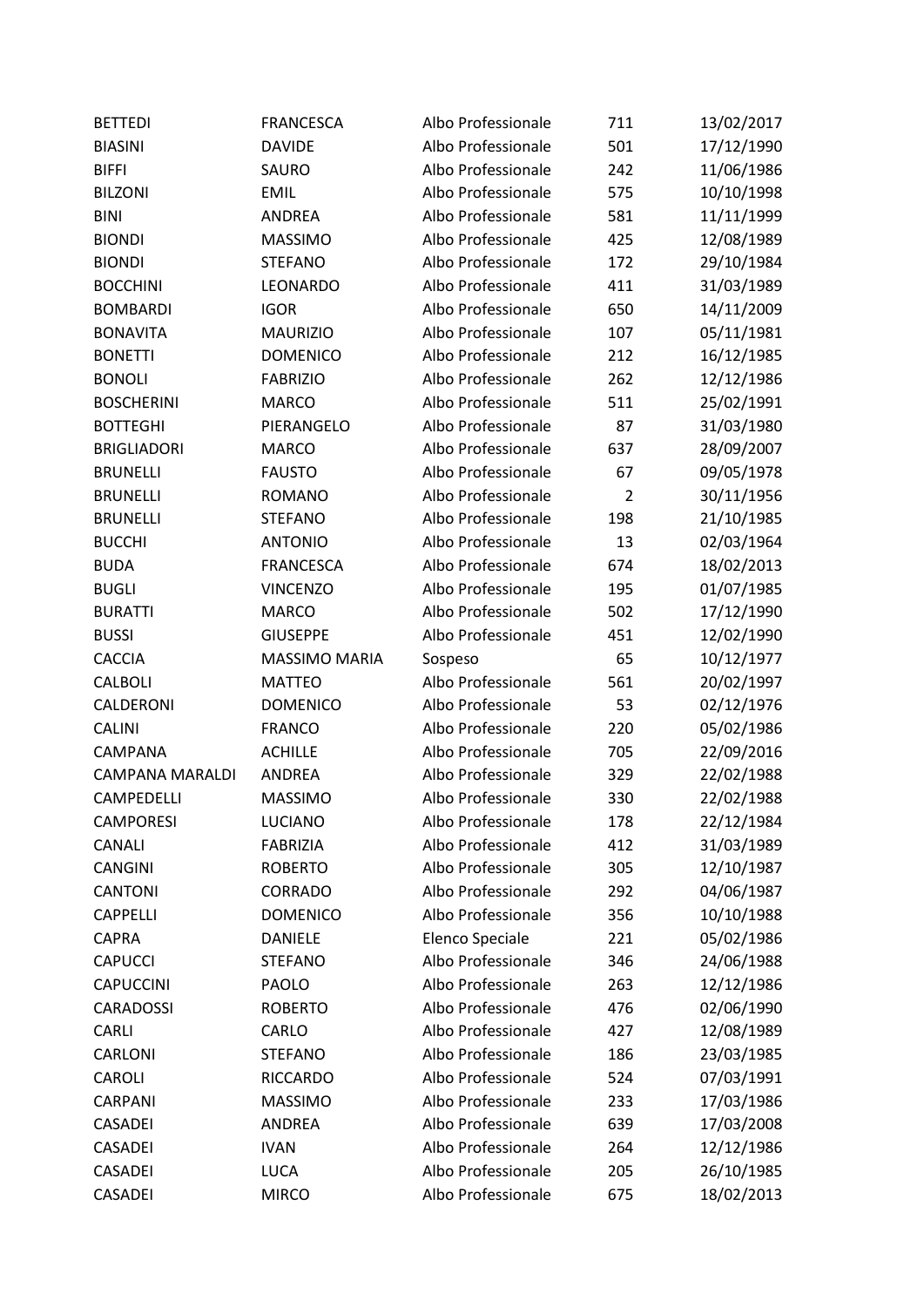| <b>CASADIO</b>               | <b>PAOLA</b>     | Albo Professionale | 494 | 26/10/1990 |
|------------------------------|------------------|--------------------|-----|------------|
| CASALI                       | <b>LORIS</b>     | Albo Professionale | 452 | 12/02/1990 |
| CASALI                       | <b>MARCO</b>     | Albo Professionale | 288 | 30/03/1987 |
| CASALI                       | PIERDOMENICO     | Albo Professionale | 306 | 12/10/1987 |
| CASELLI                      | <b>LISA</b>      | Albo Professionale | 713 | 13/02/2017 |
| <b>CASTALDI</b>              | <b>RICCARDO</b>  | Albo Professionale | 441 | 27/10/1989 |
| <b>CASTALDI</b>              | VALENTINO        | Albo Professionale | 638 | 21/11/2007 |
| CASTELLANI                   | <b>GIUSEPPE</b>  | Albo Professionale | 512 | 25/02/1991 |
| CASTELLANI                   | PAOLO            | Albo Professionale | 486 | 13/08/1990 |
| CAVADA                       | SARA             | Albo Professionale | 593 | 04/11/2000 |
| CAVALLINI                    | <b>ALDO</b>      | Albo Professionale | 340 | 28/03/1988 |
| <b>CELLI</b>                 | <b>MARCO</b>     | Albo Professionale | 265 | 12/12/1986 |
| <b>CEREDI</b>                | <b>DANIELE</b>   | Albo Professionale | 513 | 25/02/1991 |
| <b>CEREDI</b>                | <b>GIANNI</b>    | Albo Professionale | 127 | 25/10/1982 |
| <b>CERONI</b>                | <b>GIANLUCA</b>  | Albo Professionale | 187 | 23/03/1985 |
| <b>CHIARINI</b>              | <b>ARTURO</b>    | Albo Professionale | 461 | 15/03/1990 |
| <b>CHIARINI</b>              | <b>TIBERIO</b>   | Albo Professionale | 167 | 30/07/1984 |
| <b>CIMATTI</b>               | ANDREA           | Albo Professionale | 383 | 30/01/1989 |
| <b>CIMATTI</b>               | ANGELO           | Albo Professionale | 96  | 14/11/1980 |
| <b>COLLINA</b>               | <b>RUBEN</b>     | Albo Professionale | 136 | 24/12/1982 |
| <b>COMANDINI</b>             | <b>MAURO</b>     | Albo Professionale | 357 | 10/10/1988 |
| <b>COMANDINI</b>             | PIERLUIGI        | Albo Professionale | 358 | 10/10/1988 |
| COMANDUCCI                   | ANDREA           | Albo Professionale | 115 | 06/03/1982 |
| <b>CONTI</b>                 | <b>GIANNI</b>    | Albo Professionale | 392 | 01/02/1989 |
| <b>CONTI</b>                 | <b>STEFANO</b>   | Sospeso            | 479 | 20/06/1990 |
| <b>CONTOLI</b>               | <b>EMANUELE</b>  | Albo Professionale | 495 | 26/10/1990 |
| CORELLI GRAPPADELLI GABRIELE |                  | Albo Professionale | 222 | 05/02/1986 |
| <b>CORNACCHIA</b>            | PIER PAOLO       | Albo Professionale | 321 | 12/02/1988 |
| CORNACCHIA                   | <b>VINCENZO</b>  | Albo Professionale | 266 | 12/12/1986 |
| <b>CORSI</b>                 | <b>GIOVANNI</b>  | Albo Professionale | 422 | 27/06/1989 |
| <b>CORTESI</b>               | <b>CLAUDIO</b>   | Albo Professionale | 36  | 10/02/1975 |
| <b>COSTA</b>                 | <b>GIAMPIERO</b> | Albo Professionale | 104 | 23/03/1981 |
| <b>COSTA</b>                 | SILVIO           | Albo Professionale | 432 | 26/10/1989 |
| <b>COSTA</b>                 | ALESSANDRO       | Albo Professionale | 699 | 03/02/2016 |
| <b>COTTIGNOLI</b>            | <b>STEFANIA</b>  | Albo Professionale | 416 | 05/04/1989 |
| <b>CUCCHI</b>                | ANDREA           | Albo Professionale | 66  | 19/12/1977 |
| DALLA VALLE                  | <b>GUIDO</b>     | Albo Professionale | 541 | 07/04/1991 |
| DALL'AGATA                   | <b>DANIELE</b>   | Albo Professionale | 82  | 18/12/1979 |
| DALL'AGATA                   | <b>MARINO</b>    | Albo Professionale | 83  | 18/12/1979 |
| DALLARA                      | <b>DAVIDE</b>    | Albo Professionale | 688 | 02/03/2015 |
| <b>DALMONTE</b>              | CARLO            | Albo Professionale | 569 | 28/03/1998 |
| <b>DALMONTE</b>              | SAMUELE          | Albo Professionale | 418 | 05/04/1989 |
| <b>DAMIANI</b>               | MASSIMILIANO     | Albo Professionale | 453 | 12/02/1990 |
| DE MITRI                     | <b>RAFFAELE</b>  | Albo Professionale | 714 | 13/02/2017 |
| DE MODENA                    | <b>NICOLA</b>    | Albo Professionale | 563 | 30/10/1997 |
| <b>DE PAOLI</b>              | <b>ELENA</b>     | Albo Professionale | 566 | 19/12/1997 |
| <b>DELLA BELLA</b>           | <b>MATTEO</b>    | Albo Professionale | 246 | 14/06/1986 |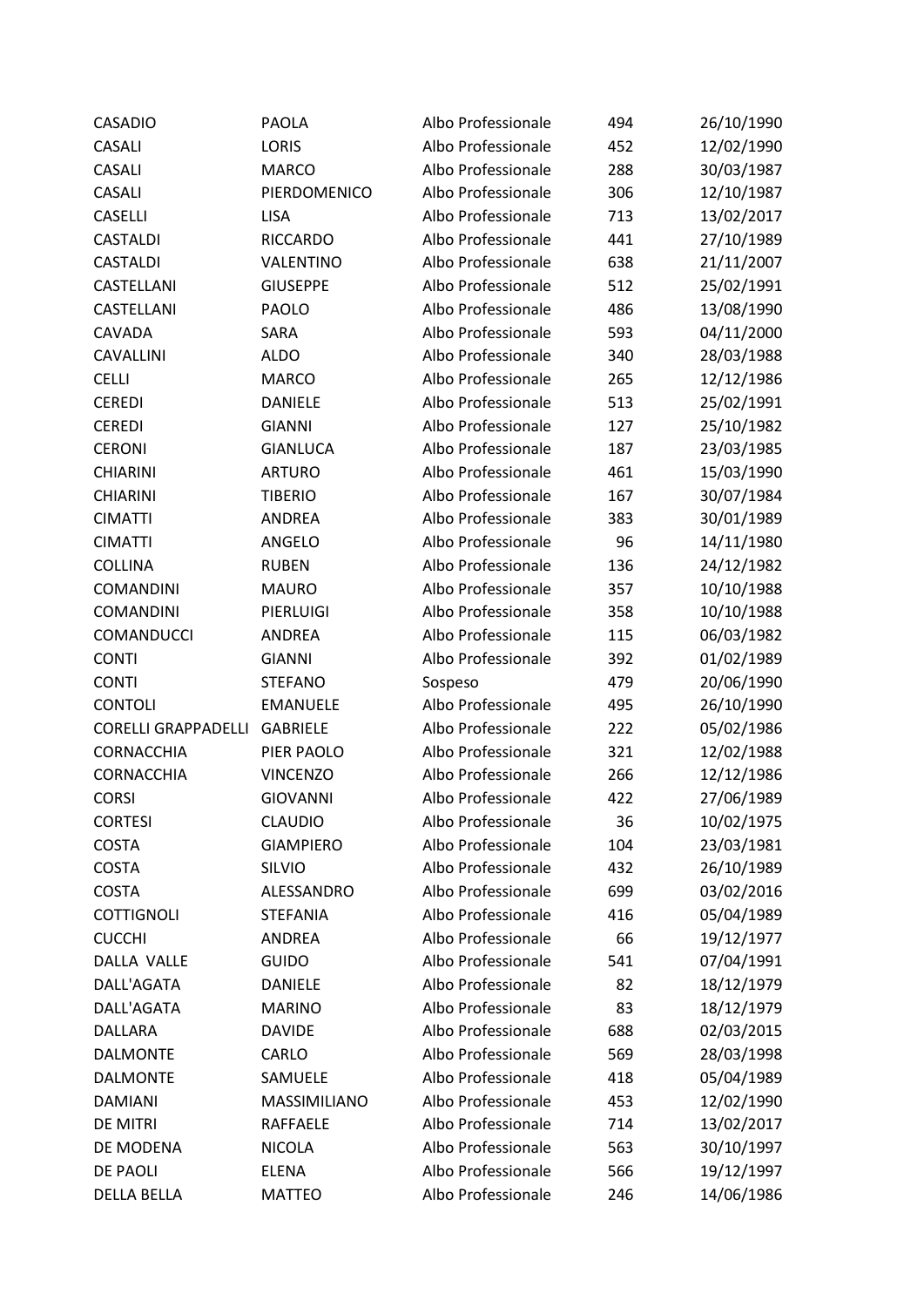| <b>DELLAROSA</b>   | LIVIO                | Albo Professionale | 111 | 08/02/1982 |
|--------------------|----------------------|--------------------|-----|------------|
| DELL'OSPEDALE      | <b>ROBERTO</b>       | Albo Professionale | 307 | 12/10/1987 |
| <b>DELUIGI</b>     | <b>MARCO</b>         | Albo Professionale | 514 | 25/02/1991 |
| <b>DELVECCHIO</b>  | <b>STEFANIA</b>      | Albo Professionale | 267 | 12/12/1986 |
| <b>DOMENICONI</b>  | <b>MASSIMO</b>       | Albo Professionale | 250 | 29/09/1986 |
| <b>DONATI</b>      | <b>DANIELE</b>       | Albo Professionale | 103 | 25/02/1981 |
| <b>DRADI</b>       | <b>STEFANO</b>       | Albo Professionale | 525 | 07/03/1991 |
| <b>DRAGONI</b>     | LUIGI                | Albo Professionale | 137 | 24/12/1982 |
| <b>DURANTI</b>     | <b>MAURIZIO</b>      | Elenco Speciale    | 93  | 13/05/1980 |
| <b>EMILIANI</b>    | <b>LUIGI</b>         | Albo Professionale | 433 | 26/10/1989 |
| <b>ERCOLANI</b>    | <b>TIZIANO</b>       | Albo Professionale | 47  | 12/06/1976 |
| <b>FABBRI</b>      | <b>CRISTIAN</b>      | Albo Professionale | 602 | 25/02/2002 |
| <b>FABBRI</b>      | <b>DANIELE</b>       | Albo Professionale | 119 | 19/06/1982 |
| <b>FABBRI</b>      | <b>ENRICO</b>        | Albo Professionale | 3   | 15/04/1957 |
| <b>FABBRI</b>      | <b>FRANCO</b>        | Albo Professionale | 268 | 12/12/1986 |
| <b>FABBRI</b>      | <b>GABRIELE</b>      | Albo Professionale | 722 | 01/01/2019 |
| <b>FABBRI</b>      | <b>GIACOMO</b>       | Albo Professionale | 573 | 07/05/1998 |
| <b>FABBRI</b>      | <b>GIACOMO</b>       | Albo Professionale | 704 | 21/03/2016 |
| <b>FABBRI</b>      | <b>GIOVANNI</b>      | Albo Professionale | 331 | 22/02/1988 |
| <b>FABBRI</b>      | <b>LAMBERTO</b>      | Albo Professionale | 442 | 30/10/1989 |
| <b>FABBRI</b>      | LORENZO              | Albo Professionale | 9   | 30/11/1960 |
| <b>FABBRI</b>      | <b>STEFANO</b>       | Albo Professionale | 247 | 14/06/1986 |
| <b>FACCHINI</b>    | <b>FEDERICO</b>      | Albo Professionale | 667 | 17/12/2012 |
| <b>FACCHINI</b>    | <b>ROMANO</b>        | Albo Professionale | 23  | 26/03/1971 |
| <b>FANCIULLINI</b> | <b>ROBERTO</b>       | Albo Professionale | 419 | 05/04/1989 |
| <b>FANTINELLI</b>  | <b>FRANCO</b>        | Albo Professionale | 43  | 02/04/1976 |
| <b>FANTINI</b>     | <b>ATTILIO</b>       | Albo Professionale | 88  | 31/03/1980 |
| <b>FARFANETI</b>   | PAOLO                | Albo Professionale | 428 | 12/08/1989 |
| <b>FARNETI</b>     | <b>ILARIA</b>        | Albo Professionale | 700 | 03/02/2016 |
| <b>FARNETI</b>     | <b>MERENDA GUIDO</b> | Albo Professionale | 70  | 20/10/1978 |
| <b>FERALLI</b>     | <b>STEFANO</b>       | Albo Professionale | 89  | 31/03/1980 |
| <b>FERRI</b>       | <b>FILIPPO</b>       | Albo Professionale | 188 | 23/03/1985 |
| <b>FERRI</b>       | <b>GIUSEPPE</b>      | Albo Professionale | 120 | 19/06/1982 |
| <b>FERRUCCI</b>    | SAMUELE              | Albo Professionale | 729 | 04/06/2021 |
| <b>FERRUZZI</b>    | <b>FABIO</b>         | Albo Professionale | 94  | 13/05/1980 |
| <b>FILANTI</b>     | <b>GIOVANNI</b>      | Albo Professionale | 316 | 07/12/1987 |
| <b>FIORI</b>       | <b>RAFFAELE</b>      | Albo Professionale | 473 | 07/05/1990 |
| <b>FOGLIETTA</b>   | <b>ANTONELLA</b>     | Albo Professionale | 123 | 07/09/1982 |
| <b>FOLLI</b>       | <b>ENRICO</b>        | Albo Professionale | 223 | 05/02/1986 |
| <b>FOLLI</b>       | <b>VITTORIO</b>      | Albo Professionale | 224 | 05/02/1986 |
| <b>FORLIVESI</b>   | <b>LUIGI</b>         | Albo Professionale | 413 | 31/03/1989 |
| <b>FORLIVESI</b>   | <b>RITA</b>          | Albo Professionale | 206 | 26/10/1985 |
| <b>FORLIVESI</b>   | <b>STEFANO</b>       | Albo Professionale | 293 | 04/06/1987 |
| <b>FOSCHI</b>      | <b>FILIPPO</b>       | Albo Professionale | 100 | 09/02/1981 |
| <b>FOSCHI</b>      | <b>PAOLO</b>         | Albo Professionale | 332 | 22/02/1988 |
| <b>FOSCHI</b>      | <b>ROBERTO</b>       | Albo Professionale | 393 | 01/02/1989 |
| <b>FOSCHI</b>      | SAURO                | Albo Professionale | 515 | 25/02/1991 |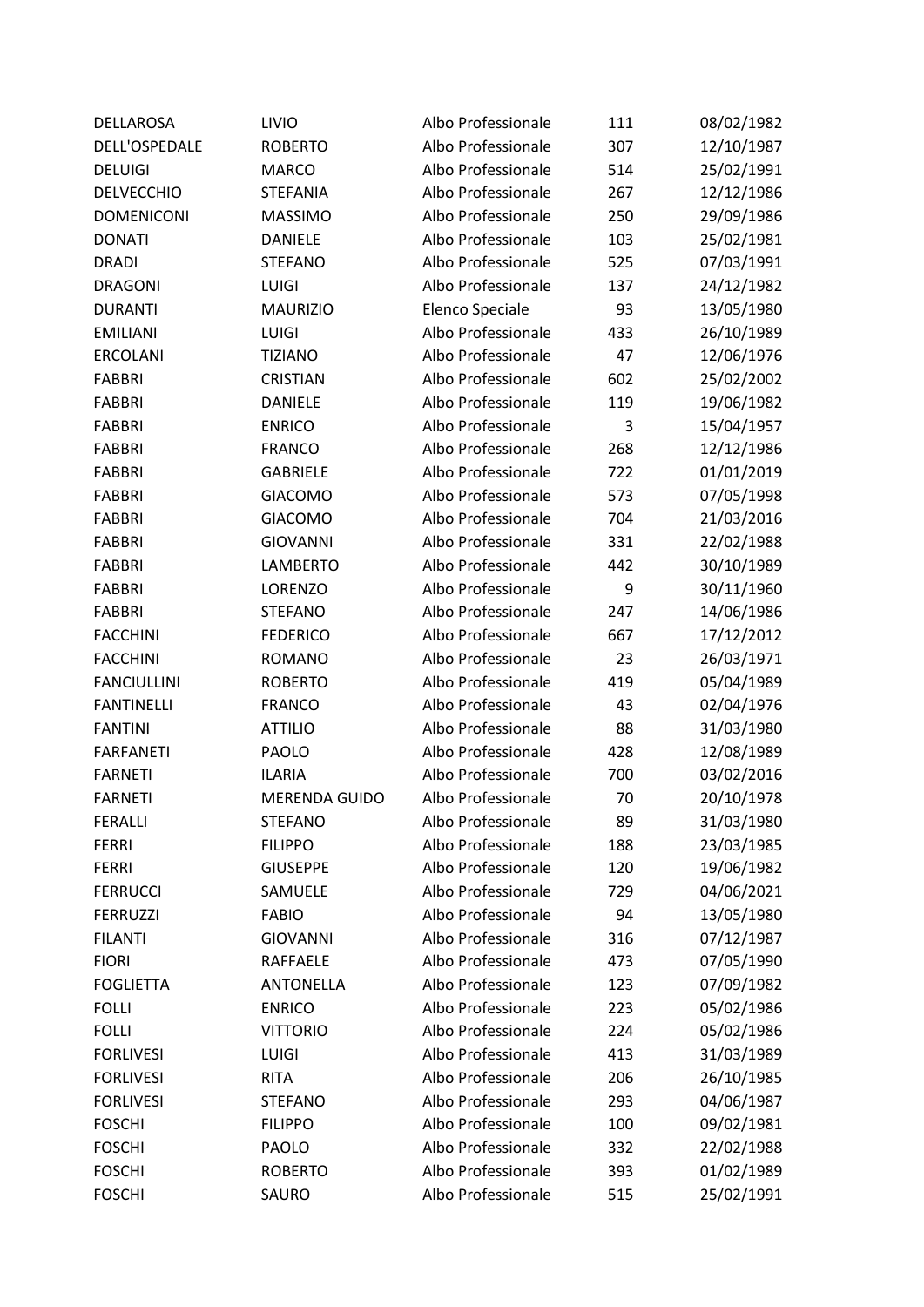| <b>FOSCHI</b>      | <b>STEFANO</b>         | Albo Professionale | 333 | 22/02/1988 |
|--------------------|------------------------|--------------------|-----|------------|
| <b>FOSCHINI</b>    | <b>MAURIZIO</b>        | Albo Professionale | 394 | 01/02/1989 |
| <b>FOSCONI</b>     | <b>GABRIO</b>          | Albo Professionale | 659 | 28/03/2011 |
| <b>FRAGORZI</b>    | <b>BARBARA</b>         | Albo Professionale | 526 | 07/03/1991 |
| <b>FRANCESCONI</b> | PIER GIORGIO           | Albo Professionale | 395 | 01/02/1989 |
| <b>FRANCHINI</b>   | <b>GIOVANNI</b>        | Albo Professionale | 384 | 30/01/1989 |
| <b>FRANCINI</b>    | <b>FABIO</b>           | Albo Professionale | 489 | 22/10/1990 |
| <b>FRATERNALI</b>  | <b>GRILLI GIOVANNI</b> | Albo Professionale | 199 | 21/10/1985 |
| <b>FRIGOLI</b>     | <b>BARBARA</b>         | Albo Professionale | 269 | 12/12/1986 |
| <b>FRONTICELLI</b> | <b>WERNER</b>          | Albo Professionale | 576 | 10/10/1998 |
| <b>FUSARI</b>      | <b>BRUNO</b>           | Albo Professionale | 294 | 04/06/1987 |
| <b>GABELLINI</b>   | <b>DAVIDE</b>          | Albo Professionale | 673 | 16/01/2013 |
| <b>GABELLINI</b>   | <b>FABIO</b>           | Albo Professionale | 503 | 17/12/1990 |
| <b>GABELLINI</b>   | <b>MARINO</b>          | Albo Professionale | 74  | 11/04/1979 |
| <b>GABRIELLI</b>   | <b>STEFANO</b>         | Albo Professionale | 414 | 31/03/1989 |
| <b>GAETANO</b>     | ANDREA                 | Albo Professionale | 248 | 14/06/1986 |
| <b>GALASSI</b>     | <b>ALFREDO</b>         | Albo Professionale | 173 | 29/10/1984 |
| <b>GALLETTI</b>    | <b>FRANCESCO</b>       | Albo Professionale | 599 | 30/11/2001 |
| <b>GALLINUCCI</b>  | PAOLO                  | Albo Professionale | 405 | 21/02/1989 |
| <b>GARAFFONI</b>   | SANDRA                 | Albo Professionale | 270 | 12/12/1986 |
| <b>GARBUGLIA</b>   | <b>MAURO</b>           | Albo Professionale | 334 | 22/02/1988 |
| <b>GARDINI</b>     | <b>FABIO</b>           | Albo Professionale | 33  | 08/10/1974 |
| <b>GARDINI</b>     | <b>GIUSEPPE</b>        | Albo Professionale | 116 | 06/03/1982 |
| <b>GASPARONI</b>   | ANGELO                 | Albo Professionale | 462 | 15/03/1990 |
| <b>GATTI</b>       | <b>FRANCO</b>          | Albo Professionale | 348 | 24/06/1988 |
| <b>GAUDENZI</b>    | <b>GIULIANO</b>        | Albo Professionale | 226 | 05/02/1986 |
| <b>GAVELLA</b>     | <b>LUCA</b>            | Albo Professionale | 669 | 17/12/2012 |
| <b>GAVELLI</b>     | <b>LAMBERTO</b>        | Albo Professionale | 606 | 01/01/2003 |
| <b>GELOSI</b>      | CARLO                  | Albo Professionale | 435 | 26/10/1989 |
| <b>GEMINIANI</b>   | <b>ANDREA</b>          | Sospeso            | 135 | 01/12/1982 |
| <b>GENOVESI</b>    | ALESSANDRO             | Albo Professionale | 179 | 22/12/1984 |
| <b>GENTILINI</b>   | LUCA                   | Albo Professionale | 192 | 22/06/1985 |
| <b>GERANI</b>      | <b>MARCO</b>           | Albo Professionale | 308 | 12/10/1987 |
| <b>GERMANO'</b>    | ANDREA                 | Albo Professionale | 436 | 26/10/1989 |
| <b>GESSI</b>       | ALESSANDRO             | Albo Professionale | 165 | 16/04/1984 |
| <b>GHIBELLINI</b>  | <b>ALBERTO</b>         | Albo Professionale | 335 | 22/02/1988 |
| <b>GHINASSI</b>    | <b>ALBERTO</b>         | Albo Professionale | 619 | 15/11/2004 |
| <b>GHISELLI</b>    | MASSIMILIANO           | Albo Professionale | 583 | 11/11/1999 |
| <b>GIACOMETTI</b>  | <b>GIORGIO</b>         | Albo Professionale | 322 | 12/02/1988 |
| <b>GIACOMINI</b>   | <b>GILBERTO</b>        | Albo Professionale | 641 | 15/12/2008 |
| <b>GIACOMONI</b>   | <b>DENISE</b>          | Albo Professionale | 373 | 27/10/1988 |
| <b>GIAMBI</b>      | <b>GIOVANNI</b>        | Albo Professionale | 311 | 30/10/1987 |
| <b>GIAMPRETI</b>   | ALESSANDRO             | Albo Professionale | 240 | 07/04/1986 |
| <b>GIARDINI</b>    | ANGELO                 | Albo Professionale | 156 | 15/10/1983 |
| <b>GIBERTONI</b>   | <b>GIAMPAOLO</b>       | Albo Professionale | 91  | 14/04/1980 |
| <b>GIORGI</b>      | <b>PAOLO</b>           | Albo Professionale | 443 | 30/10/1989 |
| <b>GIORGINI</b>    | <b>ALESSIA</b>         | Albo Professionale | 730 | 04/06/2021 |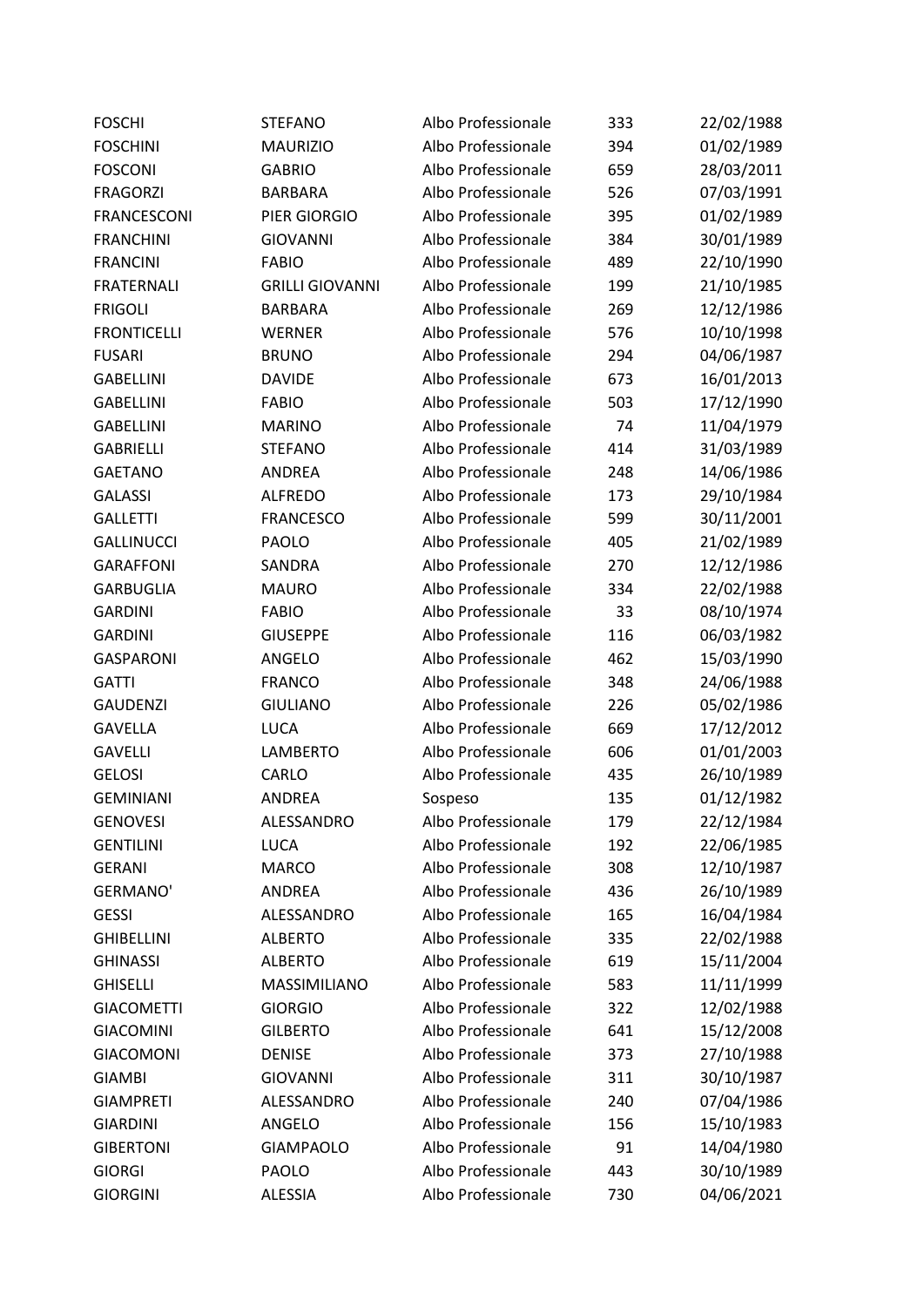| <b>GIORGIONI</b>   | <b>VINCENZO</b>      | Albo Professionale | 58  | 24/03/1977 |
|--------------------|----------------------|--------------------|-----|------------|
| <b>GIOVANETTI</b>  | PIERPAOLO            | Albo Professionale | 200 | 21/10/1985 |
| <b>GIOVANNETTI</b> | <b>MIRKO</b>         | Albo Professionale | 708 | 02/01/2017 |
| <b>GIOVANNINI</b>  | <b>FRANCESCO</b>     | Albo Professionale | 161 | 25/02/1984 |
| <b>GIOVANNUZZI</b> | <b>MICHELE</b>       | Albo Professionale | 689 | 02/03/2015 |
| <b>GIULIANI</b>    | ALESSANDRO           | Albo Professionale | 227 | 05/02/1986 |
| <b>GOBBI</b>       | <b>PARIDE</b>        | Albo Professionale | 496 | 26/10/1990 |
| <b>GOLLINI</b>     | <b>MAURIZIO</b>      | Albo Professionale | 548 | 22/12/1994 |
| <b>GORI</b>        | <b>PAOLA</b>         | Albo Professionale | 458 | 17/02/1990 |
| GOZI               | <b>GRAZIANO</b>      | Albo Professionale | 341 | 28/03/1988 |
| GOZZI              | <b>GIULIANO</b>      | Albo Professionale | 538 | 13/03/1991 |
| <b>GRASSI</b>      | <b>ALBERTO</b>       | Albo Professionale | 234 | 17/03/1986 |
| <b>GRASSI</b>      | <b>CHRISTIAN</b>     | Albo Professionale | 359 | 10/10/1988 |
| <b>GRASSI</b>      | <b>FILIPPO</b>       | Albo Professionale | 728 | 08/04/2021 |
| <b>GRASSI</b>      | <b>PIERGIORGIO</b>   | Albo Professionale | 448 | 18/12/1989 |
| <b>GRAZIANI</b>    | <b>NADIA</b>         | Albo Professionale | 555 | 26/10/1996 |
| <b>GRAZIANI</b>    | SAURO                | Albo Professionale | 105 | 05/09/1981 |
| <b>GREGGI</b>      | <b>MIRCO</b>         | Sospeso            | 84  | 18/12/1979 |
| <b>GRILLI</b>      | <b>ROMANO</b>        | Albo Professionale | 472 | 02/04/1990 |
| <b>GRISOLINI</b>   | <b>MASSIMO</b>       | Albo Professionale | 162 | 05/03/1984 |
| <b>GUAGNELI</b>    | <b>MARTINA</b>       | Albo Professionale | 152 | 10/10/1983 |
| <b>GUCCINI</b>     | <b>GIAN LUCA</b>     | Albo Professionale | 444 | 30/10/1989 |
| <b>GUERCI</b>      | <b>ELENA VALERIA</b> | Sospeso            | 437 | 26/10/1989 |
| <b>GUERRA</b>      | PAOLO                | Albo Professionale | 463 | 15/03/1990 |
| <b>GUERRINI</b>    | <b>IRENE</b>         | Albo Professionale | 549 | 22/12/1994 |
| <b>GUIDI</b>       | <b>MASSIMO</b>       | Albo Professionale | 429 | 12/08/1989 |
| <b>GUIDUZZI</b>    | <b>ANTONELLA</b>     | Albo Professionale | 539 | 13/03/1991 |
| <b>INNOCENTI</b>   | ANGELO               | Albo Professionale | 642 | 15/12/2008 |
| <b>LANCIOTTI</b>   | <b>ROBERTO</b>       | Albo Professionale | 360 | 10/10/1988 |
| <b>LANDINI</b>     | VALENTINO            | Albo Professionale | 29  | 11/03/1974 |
| LANZONI            | <b>FABIO</b>         | Albo Professionale | 396 | 01/02/1989 |
| LANZONI            | <b>MARCO</b>         | Albo Professionale | 207 | 26/10/1985 |
| LANZONI            | <b>MAURIZIO</b>      | Albo Professionale | 398 | 01/02/1989 |
| <b>LELLI</b>       | <b>STEFANO</b>       | Albo Professionale | 445 | 30/10/1989 |
| LENZO              | <b>MARCO</b>         | Albo Professionale | 701 | 23/02/2016 |
| LEONARDI           | <b>PIETRO</b>        | Albo Professionale | 516 | 25/02/1991 |
| <b>LEONE</b>       | <b>DAVIDE</b>        | Albo Professionale | 720 | 12/02/2018 |
| <b>LEPORESI</b>    | PIER GIUSEPPE        | Albo Professionale | 21  | 25/02/1967 |
| LIGI               | ARMANDO              | Albo Professionale | 570 | 28/03/1998 |
| LISI               | LORENZO              | Albo Professionale | 719 | 06/12/2017 |
| LIVERANI           | <b>GABRIELE</b>      | Albo Professionale | 271 | 12/12/1986 |
| LIVERANI           | <b>GIANCARLO</b>     | Albo Professionale | 168 | 30/07/1984 |
| LIVERANI           | <b>ROBERTO</b>       | Albo Professionale | 349 | 24/06/1988 |
| <b>LOLLI</b>       | <b>RAFFAELE</b>      | Albo Professionale | 527 | 07/03/1991 |
| LOMBARDI           | ALESSANDRO           | Albo Professionale | 131 | 17/11/1982 |
| LOMBARDI           | <b>PAOLO</b>         | Albo Professionale | 95  | 13/05/1980 |
| <b>LONGHI</b>      | <b>MARIA LUISA</b>   | Albo Professionale | 361 | 10/10/1988 |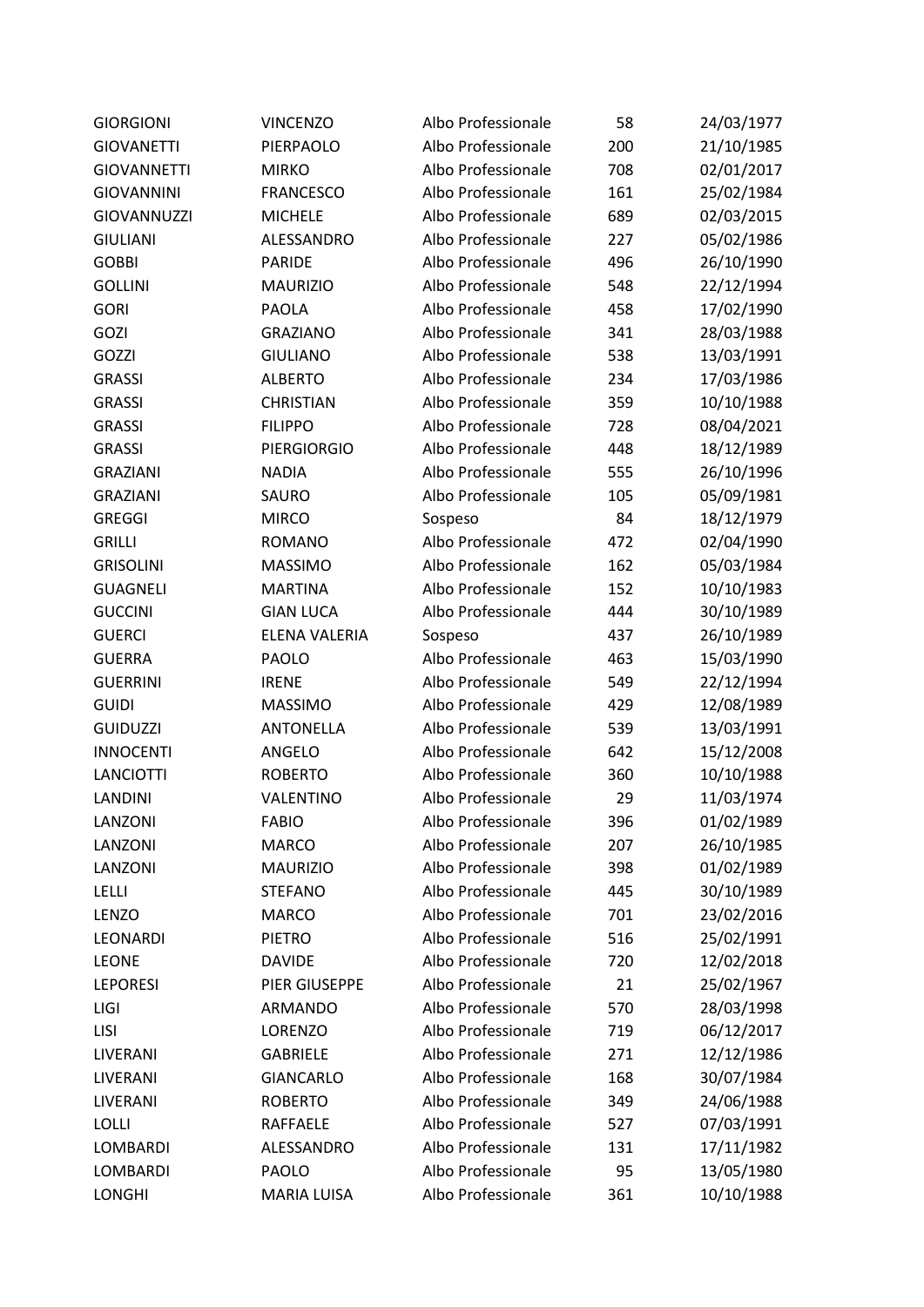| <b>LONTANI</b>    | <b>MAURO</b>        | Albo Professionale | 385 | 30/01/1989 |
|-------------------|---------------------|--------------------|-----|------------|
| <b>LOVATTI</b>    | <b>LUCA</b>         | Albo Professionale | 208 | 26/10/1985 |
| <b>LUCCHESI</b>   | <b>GIOVANNI</b>     | Albo Professionale | 50  | 13/11/1976 |
| LUSA              | <b>LUCIANO</b>      | Albo Professionale | 645 | 20/12/2008 |
| <b>MACCOLINI</b>  | <b>GIANDOMENICO</b> | Albo Professionale | 350 | 24/06/1988 |
| <b>MAGGIOLINI</b> | <b>GIOVANNI</b>     | Albo Professionale | 153 | 10/10/1983 |
| <b>MAGNANI</b>    | <b>MARCO</b>        | Albo Professionale | 362 | 10/10/1988 |
| <b>MAGNANI</b>    | <b>REMO</b>         | Albo Professionale | 295 | 04/06/1987 |
| <b>MAMBELLI</b>   | <b>MAURO</b>        | Albo Professionale | 517 | 25/02/1991 |
| <b>MANCINI</b>    | <b>ALAIN</b>        | Albo Professionale | 363 | 10/10/1988 |
| <b>MANCINI</b>    | <b>ANDREA</b>       | Albo Professionale | 213 | 16/12/1985 |
| <b>MANCINI</b>    | SUSI                | Albo Professionale | 196 | 01/07/1985 |
| <b>MANETTI</b>    | <b>MARCELLO</b>     | Albo Professionale | 323 | 12/02/1988 |
| <b>MANETTI</b>    | <b>NICOLA</b>       | Albo Professionale | 687 | 02/02/2015 |
| <b>MANUZZI</b>    | <b>STEFANO</b>      | Albo Professionale | 289 | 30/03/1987 |
| <b>MARABINI</b>   | <b>CESARE</b>       | Elenco Speciale    | 492 | 25/10/1990 |
| <b>MARCHETTI</b>  | ANDREA              | Albo Professionale | 296 | 04/06/1998 |
| <b>MARCHETTI</b>  | <b>ENRICO</b>       | Albo Professionale | 374 | 27/10/1988 |
| <b>MARCHI</b>     | <b>BEATRICE</b>     | Albo Professionale | 735 | 17/01/2022 |
| <b>MARCONI</b>    | <b>MAURO</b>        | Albo Professionale | 163 | 05/03/1984 |
| <b>MARETTI</b>    | <b>CRISTIAN</b>     | Albo Professionale | 380 | 12/12/1988 |
| <b>MARIANINI</b>  | <b>FRANCESCO</b>    | Albo Professionale | 80  | 27/08/1979 |
| <b>MARIANINI</b>  | <b>MAURIZIO</b>     | Albo Professionale | 235 | 17/03/1986 |
| <b>MARONCELLI</b> | <b>CINZIA</b>       | Albo Professionale | 543 | 25/10/1993 |
| <b>MASCIA</b>     | <b>ELEONORA</b>     | Albo Professionale | 702 | 23/02/2016 |
| <b>MASSARI</b>    | <b>ENRICO</b>       | Albo Professionale | 647 | 01/01/2009 |
| <b>MASSARI</b>    | <b>GIUSEPPE</b>     | Albo Professionale | 504 | 17/12/1990 |
| <b>MATTARELLI</b> | <b>LUCIANO</b>      | Albo Professionale | 39  | 16/06/1975 |
| <b>MATTARELLI</b> | <b>MATTEO</b>       | Albo Professionale | 625 | 27/01/2006 |
| <b>MAZZA</b>      | <b>ALBERTO</b>      | Albo Professionale | 474 | 07/05/1990 |
| <b>MAZZA</b>      | <b>MATTEO</b>       | Albo Professionale | 660 | 28/03/2011 |
| MAZZAVILLANI      | <b>FRANCO</b>       | Albo Professionale | 117 | 06/03/1982 |
| <b>MAZZOTTI</b>   | <b>ALBERTO</b>      | Albo Professionale | 381 | 12/12/1988 |
| <b>MAZZOTTI</b>   | <b>ANDREA</b>       | Albo Professionale | 303 | 22/06/1987 |
| <b>MAZZOTTI</b>   | <b>CLAUDIO</b>      | Albo Professionale | 297 | 04/06/1987 |
| <b>MAZZOTTI</b>   | <b>FABIANO</b>      | Albo Professionale | 351 | 24/06/1988 |
| <b>MAZZOTTI</b>   | <b>PAOLO</b>        | Albo Professionale | 309 | 12/10/1987 |
| <b>MEDRI</b>      | <b>ANDREA</b>       | Albo Professionale | 528 | 07/03/1991 |
| <b>MEDRI</b>      | <b>GIANFRANCO</b>   | Albo Professionale | 298 | 04/06/1987 |
| <b>MEDRI</b>      | <b>RITA</b>         | Albo Professionale | 556 | 26/10/1996 |
| <b>MELANDRI</b>   | <b>ANTONIO</b>      | Elenco Speciale    | 529 | 07/03/1991 |
| <b>MELANDRI</b>   | VINCENZO SECONDO    | Albo Professionale | 375 | 27/10/1988 |
| <b>MELLONI</b>    | LUIGI               | Elenco Speciale    | 44  | 02/04/1976 |
| <b>MELUCCI</b>    | ALESSANDRO          | Albo Professionale | 454 | 12/02/1990 |
| MENGARELLI        | <b>MARIA TERESA</b> | Albo Professionale | 157 | 07/12/1983 |
| MENGOZZI          | CRISTIAN            | Albo Professionale | 615 | 01/01/2004 |
| <b>MERCATI</b>    | <b>CECILIA</b>      | Sospeso            | 421 | 05/04/1989 |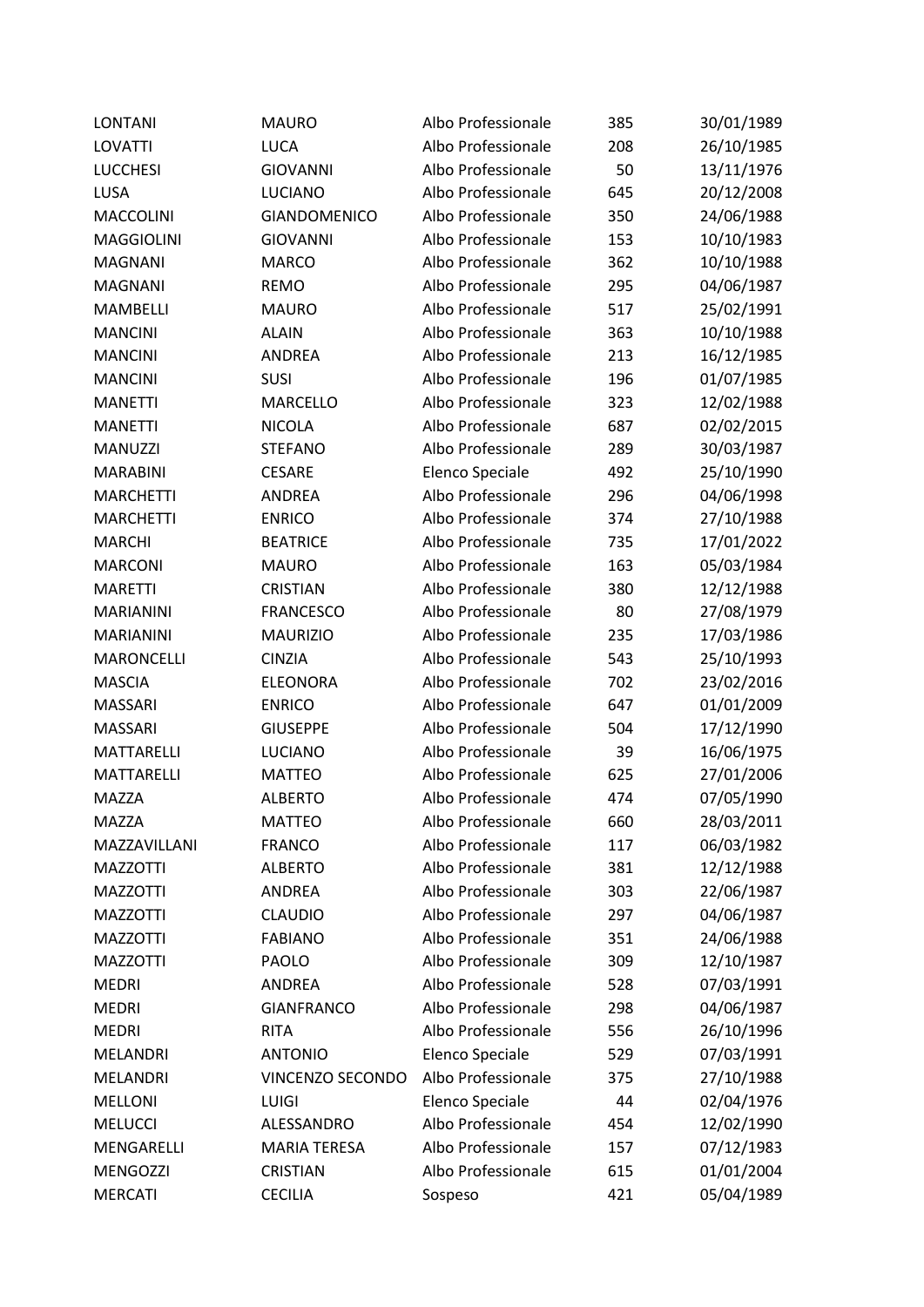| <b>MERENDI</b>    | <b>ROBERTO</b>    | Sospeso            | 376 | 27/10/1988 |
|-------------------|-------------------|--------------------|-----|------------|
| <b>MICHELACCI</b> | <b>MARIO</b>      | Albo Professionale | 275 | 16/02/1987 |
| <b>MICUCCI</b>    | <b>LINDA</b>      | Albo Professionale | 600 | 30/11/2001 |
| <b>MILANESI</b>   | <b>FEDERICA</b>   | Albo Professionale | 607 | 11/04/2003 |
| <b>MINARDI</b>    | <b>ENNIO</b>      | Albo Professionale | 209 | 26/10/1985 |
| <b>MINELLI</b>    | <b>MARCO</b>      | Albo Professionale | 727 | 08/04/2021 |
| <b>MINGHETTI</b>  | <b>FRANCO</b>     | Albo Professionale | 530 | 07/03/1991 |
| <b>MINGOZZI</b>   | <b>MORENO</b>     | Albo Professionale | 276 | 16/02/1987 |
| <b>MINGUZZI</b>   | <b>ANDREA</b>     | Albo Professionale | 299 | 04/06/1987 |
| <b>MINGUZZI</b>   | LORENZO           | Albo Professionale | 584 | 11/11/1999 |
| <b>MIRANDOLI</b>  | <b>ANNA</b>       | Albo Professionale | 497 | 26/10/1990 |
| <b>MISSIROLI</b>  | <b>DANIELE</b>    | Albo Professionale | 550 | 22/12/1994 |
| <b>MISSIROLI</b>  | <b>GIAMPAOLO</b>  | Albo Professionale | 169 | 30/07/1984 |
| <b>MOLARI</b>     | <b>FILIPPO</b>    | Albo Professionale | 724 | 24/02/2020 |
| <b>MOLESI</b>     | <b>MARCO</b>      | Albo Professionale | 652 | 19/02/2010 |
| <b>MONDINI</b>    | <b>MASSIMO</b>    | Albo Professionale | 665 | 21/01/2012 |
| <b>MONTALI</b>    | <b>EUGENIO</b>    | Albo Professionale | 406 | 21/02/1989 |
| <b>MONTANARI</b>  | <b>FRANCESCO</b>  | Albo Professionale | 464 | 15/03/1990 |
| <b>MONTANARI</b>  | <b>GIANLUIGI</b>  | Albo Professionale | 684 | 13/06/2014 |
| <b>MONTANARI</b>  | <b>GIORGIO</b>    | Albo Professionale | 158 | 17/12/1983 |
| <b>MONTANARI</b>  | <b>GIUSEPPE</b>   | Albo Professionale | 324 | 12/02/1988 |
| <b>MONTANARI</b>  | <b>GIUSEPPE</b>   | Elenco Speciale    | 352 | 24/06/1988 |
| <b>MONTANARI</b>  | <b>MATTIA</b>     | Albo Professionale | 635 | 02/02/2007 |
| <b>MONTANARI</b>  | <b>MAURO</b>      | Albo Professionale | 146 | 23/04/1983 |
| <b>MONTANARI</b>  | PIER COSTANTE     | Albo Professionale | 229 | 05/02/1986 |
| <b>MONTANARI</b>  | <b>VIRGINIA</b>   | Albo Professionale | 498 | 26/10/1990 |
| <b>MONTEMAGGI</b> | <b>ALVARO</b>     | Albo Professionale | 16  | 20/06/1965 |
| <b>MONTI</b>      | <b>LUCA</b>       | Albo Professionale | 317 | 07/12/1987 |
| <b>MONTI</b>      | <b>MASSIMO</b>    | Albo Professionale | 386 | 30/01/1989 |
| <b>MONTUSCHI</b>  | <b>BRUNELLA</b>   | Albo Professionale | 577 | 10/10/1998 |
| <b>MORANDI</b>    | <b>FRANCESCO</b>  | Albo Professionale | 25  | 20/04/1973 |
| <b>MORDENTI</b>   | <b>FILIPPO</b>    | Albo Professionale | 671 | 20/12/2012 |
| <b>MORETTI</b>    | <b>CRISTINA</b>   | Albo Professionale | 364 | 10/10/1988 |
| <b>MORETTI</b>    | <b>ROBERTO</b>    | Albo Professionale | 365 | 10/10/1988 |
| <b>MORRONE</b>    | <b>ATTILIO</b>    | Albo Professionale | 666 | 16/02/2012 |
| <b>MORRONE</b>    | <b>MARINO</b>     | Albo Professionale | 597 | 24/09/2001 |
| <b>MULARONI</b>   | CARLO             | Albo Professionale | 415 | 31/03/1989 |
| <b>MUSCONI</b>    | SABRINA           | Albo Professionale | 480 | 20/06/1990 |
| <b>NANNI</b>      | <b>DEBORA</b>     | Albo Professionale | 366 | 10/10/1988 |
| <b>NERI</b>       | <b>MAURO</b>      | Albo Professionale | 518 | 25/02/1991 |
| <b>NERI</b>       | <b>MICHELE</b>    | Albo Professionale | 590 | 30/10/2000 |
| <b>NERI</b>       | <b>STEPHANE</b>   | Albo Professionale | 683 | 08/05/2014 |
| <b>NICCOLINI</b>  | <b>PAOLO</b>      | Sospeso            | 506 | 26/12/1990 |
| <b>NORI</b>       | <b>STEFANO</b>    | Albo Professionale | 477 | 02/06/1990 |
| OLEANDRI          | <b>NICHOLAS</b>   | Albo Professionale | 731 | 28/10/2021 |
| <b>OLMETI</b>     | <b>ALINA</b>      | Albo Professionale | 623 | 10/12/2005 |
| <b>ORBINI</b>     | MICHELUCCI DAVIDE | Albo Professionale | 367 | 10/10/1988 |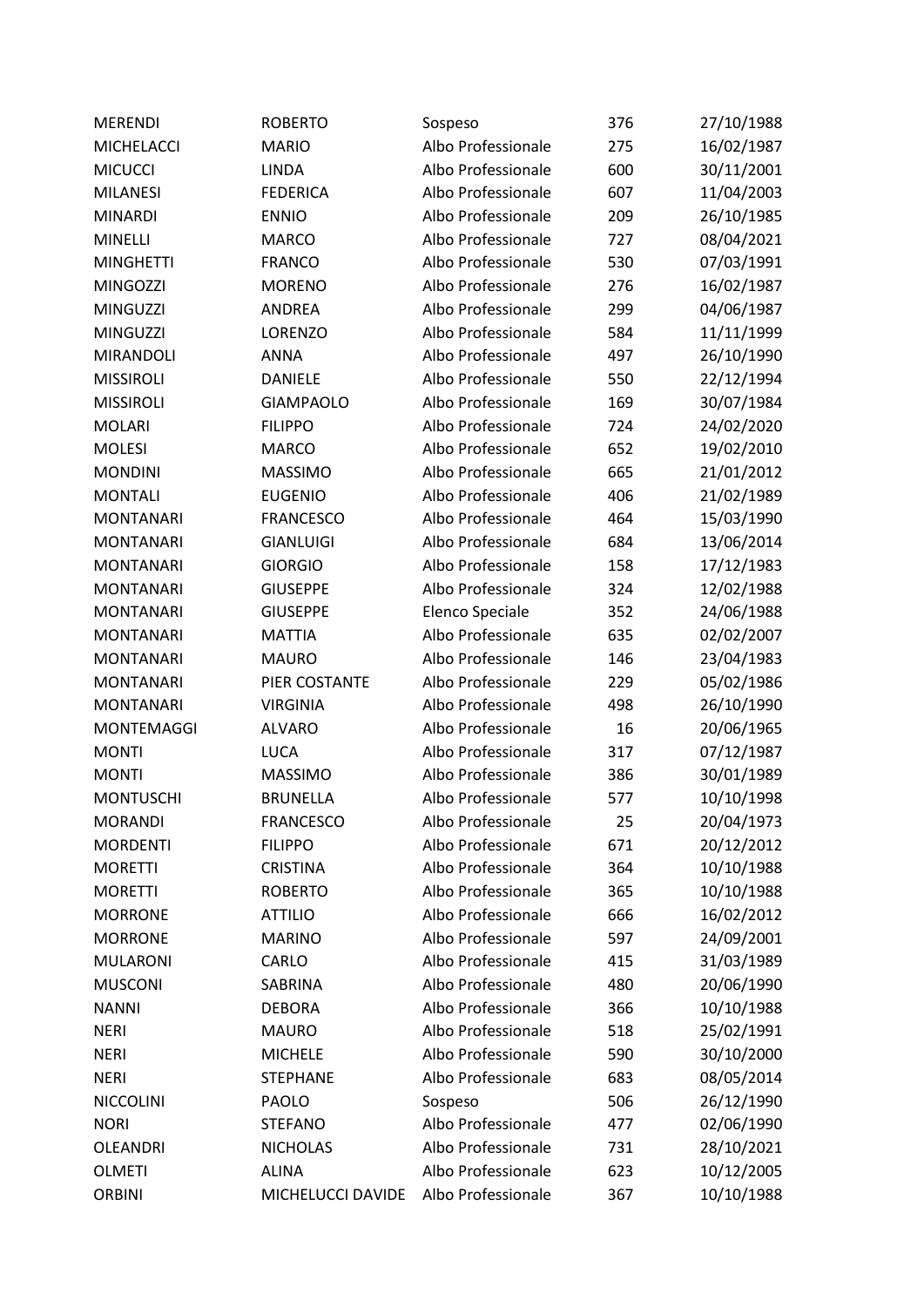| ORSELLI          | <b>ARTURO</b>      | Albo Professionale | 465 | 15/03/1990 |
|------------------|--------------------|--------------------|-----|------------|
| ORSELLI          | ORIO               | Albo Professionale | 438 | 26/10/1989 |
| <b>ORTALI</b>    | <b>DAVIDE</b>      | Albo Professionale | 201 | 21/10/1985 |
| <b>OSSANI</b>    | <b>RAFFAELE</b>    | Albo Professionale | 210 | 26/10/1985 |
| <b>PACCHIONI</b> | <b>DANIELE</b>     | Albo Professionale | 251 | 29/09/1986 |
| <b>PACHUCKI</b>  | <b>LEONE</b>       | Albo Professionale | 567 | 19/12/1997 |
| <b>PACI</b>      | VALENTINA          | Albo Professionale | 653 | 19/02/2010 |
| PADOVANI         | LORENZO            | Albo Professionale | 672 | 20/12/2012 |
| <b>PAGNANI</b>   | <b>ROBERTO</b>     | Albo Professionale | 466 | 15/03/1990 |
| PAMPIGLIONE      | <b>GUGLIELMO</b>   | Albo Professionale | 664 | 02/01/2012 |
| PANSECCHI        | <b>RICCARDO</b>    | Albo Professionale | 679 | 16/03/2013 |
| <b>PANTALONI</b> | LANFRANCO          | Albo Professionale | 423 | 27/06/1989 |
| <b>PANTANI</b>   | ANDREA             | Albo Professionale | 368 | 10/10/1988 |
| <b>PAOLINI</b>   | <b>MARCO</b>       | Albo Professionale | 603 | 20/03/2002 |
| PARTENZA         | <b>SIMONE</b>      | Albo Professionale | 734 | 17/01/2022 |
| PASI             | <b>FABIO</b>       | Albo Professionale | 545 | 24/01/1994 |
| PASI             | <b>PIERO</b>       | Albo Professionale | 481 | 20/06/1990 |
| <b>PASINI</b>    | <b>FIORENZO</b>    | Albo Professionale | 38  | 21/04/1975 |
| <b>PASINI</b>    | <b>PAOLO</b>       | Albo Professionale | 133 | 20/11/1982 |
| <b>PASOLINI</b>  | <b>ARNALDO</b>     | Albo Professionale | 7   | 29/03/1960 |
| <b>PASOLINI</b>  | <b>GIANLUCA</b>    | Albo Professionale | 159 | 16/01/1984 |
| PASQUALI         | <b>FRANCO</b>      | Albo Professionale | 300 | 04/06/1987 |
| PASQUINI         | <b>NORINA</b>      | Albo Professionale | 85  | 18/12/1979 |
| <b>PATTUELLI</b> | <b>STEFANO</b>     | Albo Professionale | 621 | 15/11/2004 |
| <b>PATUELLI</b>  | ANGELO MARIA       | Albo Professionale | 132 | 17/11/1982 |
| <b>PATUELLI</b>  | SONIA              | Albo Professionale | 499 | 26/10/1990 |
| PAVIGNANI        | <b>GIANFILIPPO</b> | Albo Professionale | 624 | 10/12/2005 |
| PAZZAGLIA        | <b>MASSIMO</b>     | Albo Professionale | 387 | 30/01/1989 |
| PAZZAGLIA        | <b>MAURO</b>       | Albo Professionale | 388 | 30/01/1989 |
| PELLICONI        | <b>FABIO</b>       | Albo Professionale | 301 | 04/06/1987 |
| PELLICONI        | <b>GIAN LUCA</b>   | Albo Professionale | 147 | 23/04/1983 |
| PENAZZI          | <b>ANDREA</b>      | Albo Professionale | 716 | 13/02/2017 |
| PERADOTTO        | ANDREA             | Albo Professionale | 478 | 02/06/1990 |
| PESARESI         | <b>GABRIELE</b>    | Albo Professionale | 455 | 12/02/1990 |
| <b>PETRINI</b>   | <b>BRUNELLA</b>    | Albo Professionale | 407 | 21/02/1989 |
| <b>PICCHETTI</b> | <b>MATTEO</b>      | Albo Professionale | 661 | 28/03/2011 |
| PILASTRINI       | <b>MAURO</b>       | Albo Professionale | 686 | 02/01/2015 |
| PINI             | <b>NORBERTO</b>    | Albo Professionale | 369 | 10/10/1988 |
| PINI             | <b>ROSSANA</b>     | Albo Professionale | 519 | 25/02/1991 |
| PIRAZZINI        | <b>MASSIMO</b>     | Albo Professionale | 149 | 23/09/1983 |
| PIRINI           | <b>FEDERICO</b>    | Albo Professionale | 676 | 18/02/2013 |
| PIRINI CASADEI   | PAOLO              | Albo Professionale | 717 | 13/02/2017 |
| PISCAGLIA        | <b>FAUSTO</b>      | Albo Professionale | 41  | 23/10/1975 |
| PIZZIGATTI       | LUCIANO            | Albo Professionale | 35  | 27/12/1974 |
| <b>PLACHESI</b>  | <b>FILIPPO</b>     | Albo Professionale | 649 | 30/03/2009 |
| <b>PLACHESI</b>  | <b>FRANCO</b>      | Albo Professionale | 10  | 13/03/1961 |
| <b>PLACUCCI</b>  | <b>ANTONIO</b>     | Albo Professionale | 273 | 12/12/1986 |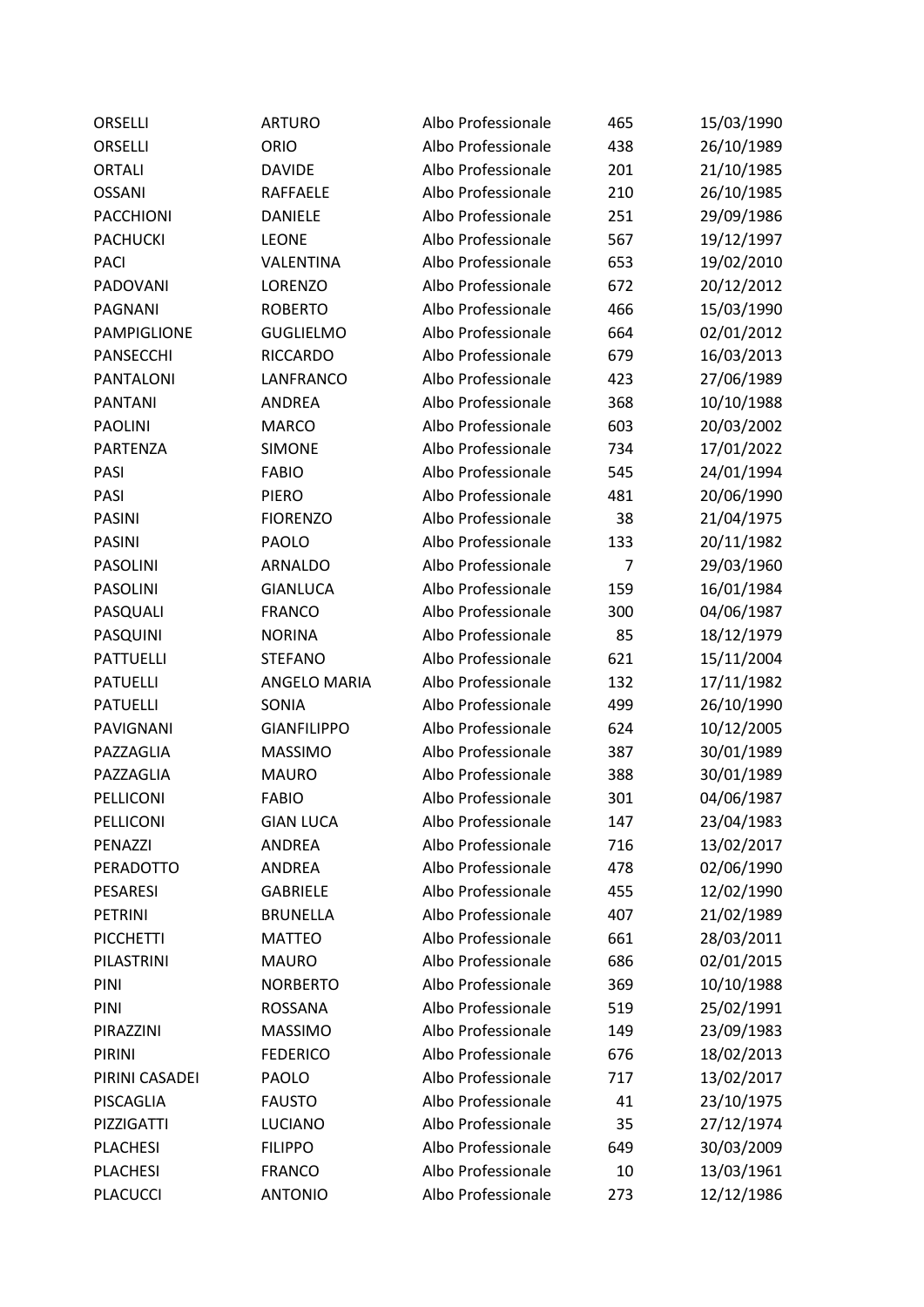| <b>PLACUZZI</b>   | <b>DANIELE</b>    | Albo Professionale | 90  | 31/03/1980 |
|-------------------|-------------------|--------------------|-----|------------|
| <b>POLETTI</b>    | <b>ARIDE</b>      | Albo Professionale | 252 | 29/09/1986 |
| POLLONI           | <b>SIMONA</b>     | Albo Professionale | 520 | 25/02/1991 |
| <b>POMPIGNOLI</b> | <b>MAURIZIO</b>   | Albo Professionale | 141 | 28/02/1983 |
| <b>PORTOLANI</b>  | <b>GIANNI</b>     | Albo Professionale | 160 | 16/01/1984 |
| <b>PORTOLANO</b>  | <b>GIAN LUIGI</b> | Albo Professionale | 456 | 12/02/1990 |
| <b>PRATINI</b>    | <b>GIANCARLO</b>  | Albo Professionale | 467 | 15/03/1990 |
| <b>PROCUCCI</b>   | <b>DAVIDE</b>     | Albo Professionale | 389 | 30/01/1989 |
| <b>PRONI</b>      | <b>ROMANO</b>     | Albo Professionale | 17  | 10/12/1965 |
| <b>PRONI</b>      | <b>TIZIANO</b>    | Albo Professionale | 353 | 24/06/1988 |
| <b>PRUDENTE</b>   | <b>FABRIZIO</b>   | Albo Professionale | 439 | 26/10/1989 |
| QUADRELLI         | PATRIZIA          | Albo Professionale | 86  | 18/12/1979 |
| QUERCETANI        | <b>MATTIA</b>     | Albo Professionale | 643 | 15/12/2008 |
| QUERCETANI        | PAOLO             | Albo Professionale | 468 | 15/03/1990 |
| <b>RABITI</b>     | <b>FABRIZIO</b>   | Albo Professionale | 490 | 22/10/1990 |
| <b>RACCAGNI</b>   | PIERLUIGI         | Albo Professionale | 551 | 22/12/1994 |
| RAFFAELLI         | ALESSANDRO        | Albo Professionale | 651 | 14/11/2009 |
| RAGAZZINI         | <b>LUCA</b>       | Albo Professionale | 507 | 26/12/1990 |
| <b>RAGGI</b>      | <b>MORENO</b>     | Albo Professionale | 97  | 14/11/1980 |
| RAMBELLI          | <b>ANTONIO</b>    | Albo Professionale | 371 | 21/10/1988 |
| <b>RAMILLI</b>    | <b>FABRIZIO</b>   | Albo Professionale | 370 | 10/10/1988 |
| <b>RANALLI</b>    | <b>MAURIZIO</b>   | Albo Professionale | 203 | 21/10/1985 |
| <b>RANDI</b>      | <b>GIOVANNI</b>   | Albo Professionale | 725 | 21/05/2020 |
| <b>RAVAGLI</b>    | <b>MONICA</b>     | Albo Professionale | 241 | 05/06/1986 |
| <b>RAVAIOLI</b>   | <b>MARCO</b>      | Albo Professionale | 337 | 22/02/1988 |
| RAVALDINI         | <b>ROBERTO</b>    | Albo Professionale | 449 | 18/12/1989 |
| <b>REINA</b>      | <b>ANDREA</b>     | Albo Professionale | 313 | 30/10/1987 |
| <b>RENZI</b>      | <b>MASSIMO</b>    | Albo Professionale | 71  | 20/10/1978 |
| <b>RICCI</b>      | ALESSANDRO        | Albo Professionale | 508 | 14/01/1991 |
| <b>RICCI</b>      | <b>MARCO</b>      | Albo Professionale | 214 | 16/12/1985 |
| <b>RICCI</b>      | PIER LUIGI        | Albo Professionale | 108 | 05/11/1981 |
| RICCI MACCARINI   | <b>MARIO</b>      | Albo Professionale | 257 | 25/10/1986 |
| <b>RICIPUTI</b>   | <b>GILBERTO</b>   | Albo Professionale | 142 | 28/02/1983 |
| <b>RIDOLFI</b>    | <b>LINO</b>       | Albo Professionale | 32  | 05/06/1974 |
| <b>RIGHI</b>      | <b>FEDERICO</b>   | Albo Professionale | 690 | 02/03/2015 |
| <b>RIGHINI</b>    | <b>DAVIDE</b>     | Albo Professionale | 533 | 07/03/1991 |
| <b>RINGRESSI</b>  | <b>RENZO</b>      | Albo Professionale | 236 | 17/03/1986 |
| <b>RINIERI</b>    | PAOLO             | Albo Professionale | 457 | 12/02/1990 |
| <b>RIVALTA</b>    | <b>CRISTIAN</b>   | Albo Professionale | 732 | 10/12/2021 |
| <b>RIVALTA</b>    | <b>GIANNI</b>     | Albo Professionale | 505 | 17/12/1990 |
| <b>ROCCHI</b>     | <b>FRANCA</b>     | Albo Professionale | 254 | 29/09/1986 |
| <b>ROCCULI</b>    | <b>ADELE</b>      | Albo Professionale | 726 | 28/01/2021 |
| <b>ROMBOLI</b>    | <b>GIANLUCA</b>   | Albo Professionale | 175 | 29/10/1984 |
| <b>RONCONI</b>    | <b>EMANUELA</b>   | Albo Professionale | 390 | 30/01/1989 |
| <b>RONDININI</b>  | <b>TIZIANO</b>    | Albo Professionale | 534 | 07/03/1991 |
| <b>ROSETTI</b>    | <b>ENRICO</b>     | Sospeso            | 611 | 20/11/2003 |
| <b>ROSSI</b>      | CRISTIANO         | Albo Professionale | 450 | 18/12/1989 |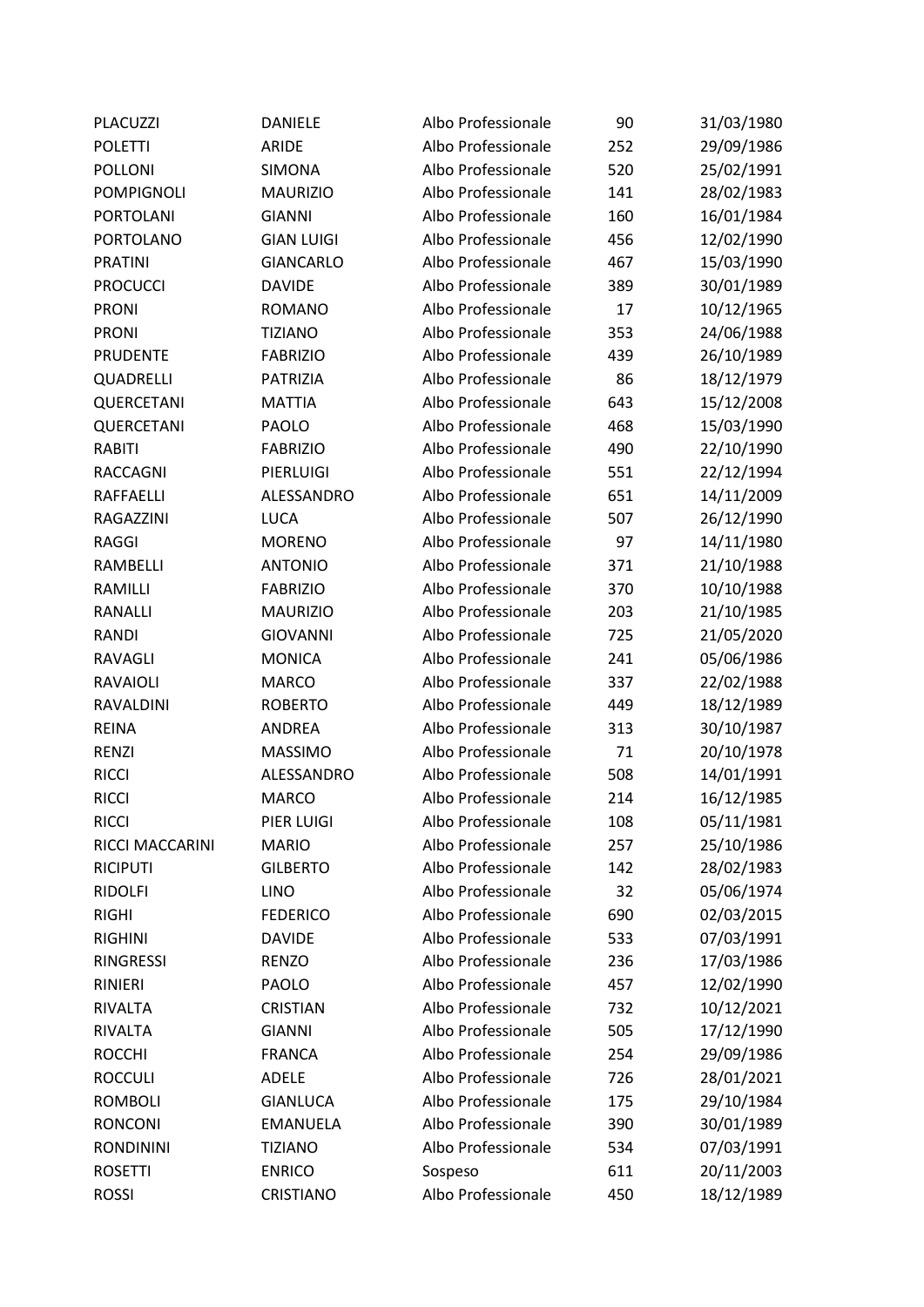| <b>ROSSI</b>      | <b>FABIO</b>          | Albo Professionale | 680 | 22/03/2013 |
|-------------------|-----------------------|--------------------|-----|------------|
| <b>ROSSI</b>      | <b>FEDERICO</b>       | Albo Professionale | 709 | 02/01/2017 |
| <b>ROSSI</b>      | PIER LORENZO          | Albo Professionale | 521 | 25/02/1991 |
| <b>ROSSI</b>      | <b>ROBERTO</b>        | Albo Professionale | 654 | 19/02/2010 |
| <b>RUSTICALI</b>  | <b>STEFANO</b>        | Albo Professionale | 377 | 27/10/1988 |
| <b>SACCHETTI</b>  | <b>GIACOMO</b>        | Albo Professionale | 182 | 17/01/1985 |
| <b>SACCHETTI</b>  | <b>GIOVANNI</b>       | Albo Professionale | 183 | 17/01/1985 |
| SALVATORI         | <b>ROBERTO</b>        | Sospeso            | 189 | 23/03/1985 |
| SAMORI'           | <b>EMANUELE</b>       | Albo Professionale | 636 | 02/02/2007 |
| SANGIORGI         | <b>MARIO</b>          | Albo Professionale | 564 | 30/10/1997 |
| SANGIORGI         | SILVIA                | Albo Professionale | 596 | 15/03/2001 |
| <b>SANTINI</b>    | <b>NICOLA</b>         | Albo Professionale | 184 | 17/01/1985 |
| SARDELLI          | <b>MARCO</b>          | Albo Professionale | 691 | 02/03/2015 |
| <b>SARPIERI</b>   | <b>GIANNI</b>         | Albo Professionale | 682 | 12/03/2014 |
| <b>SARTORI</b>    | ROBERTO AUGUSTO       | Albo Professionale | 122 | 19/06/1982 |
| SASSI             | <b>AMBRA</b>          | Albo Professionale | 591 | 30/10/2000 |
| SAVELLI           | <b>MAURIZIO</b>       | Albo Professionale | 109 | 03/12/1981 |
| SAVELLI           | <b>UMBERTO</b>        | Albo Professionale | 610 | 26/05/2003 |
| SAVIOLI           | AMEDEO                | Albo Professionale | 5   | 15/05/1958 |
| SAVIOLI           | <b>ENRICO</b>         | Albo Professionale | 469 | 15/03/1990 |
| <b>SBAFFI</b>     | <b>RENZO</b>          | Albo Professionale | 522 | 25/02/1991 |
| <b>SBRIGHI</b>    | <b>MARIO</b>          | Albo Professionale | 487 | 13/08/1990 |
| <b>SCALABRIN</b>  | <b>STEFANO</b>        | Albo Professionale | 655 | 19/02/2010 |
| <b>SCARDOVI</b>   | <b>FRANCO</b>         | Albo Professionale | 314 | 30/10/1987 |
| <b>SCARDOVI</b>   | <b>GIOVANNI</b>       | Albo Professionale | 547 | 28/11/1994 |
| SCARPELLINI       | <b>ALBERTO</b>        | Albo Professionale | 560 | 13/12/1996 |
| SCARPELLINI       | <b>PANCRAZIO</b>      | Albo Professionale | 15  | 30/12/1964 |
| <b>SELIGHINI</b>  | <b>TULLIO ALBERTO</b> | Albo Professionale | 482 | 20/06/1990 |
| <b>SERAFINI</b>   | <b>STEFANO</b>        | Albo Professionale | 215 | 16/12/1985 |
| <b>SERRI</b>      | <b>FRANCO</b>         | Albo Professionale | 101 | 09/02/1981 |
| <b>SEVERI</b>     | ALESSANDRO            | Albo Professionale | 338 | 22/02/1988 |
| <b>SEVERI</b>     | <b>FLAVIO</b>         | Albo Professionale | 718 | 13/02/2017 |
| <b>SIBONI</b>     | <b>MARCO</b>          | Albo Professionale | 565 | 30/10/1997 |
| <b>SIBONI</b>     | <b>MASSIMO</b>        | Albo Professionale | 102 | 09/02/1981 |
| <b>SIBONI</b>     | VALENTINA             | Albo Professionale | 628 | 20/03/2006 |
| <b>SIGHINOLFI</b> | SILVIA                | Albo Professionale | 378 | 27/10/1988 |
| SILVAGNI          | <b>MATTEO</b>         | Albo Professionale | 629 | 07/08/2006 |
| <b>SIMONCELLI</b> | <b>WALTER</b>         | Albo Professionale | 143 | 28/02/1983 |
| <b>SIMONE</b>     | <b>NICOLA</b>         | Albo Professionale | 446 | 30/10/1989 |
| <b>SIRRI</b>      | SANDRO                | Elenco Speciale    | 627 | 27/01/2006 |
| SOLAROLI          | <b>MASSIMO</b>        | Albo Professionale | 535 | 07/03/1991 |
| SOLAROLI          | <b>MONICA</b>         | Elenco Speciale    | 284 | 10/03/1987 |
| SOLDATI           | <b>MATTEO</b>         | Albo Professionale | 692 | 02/03/2015 |
| SOLMI             | <b>PAOLO</b>          | Albo Professionale | 440 | 26/10/1989 |
| SPADONI           | <b>DOMENICO</b>       | Albo Professionale | 81  | 01/12/1979 |
| STANGHELLINI      | <b>GIORGIO</b>        | Albo Professionale | 190 | 23/03/1985 |
| <b>STERNINI</b>   | PAOLO                 | Albo Professionale | 278 | 16/02/1987 |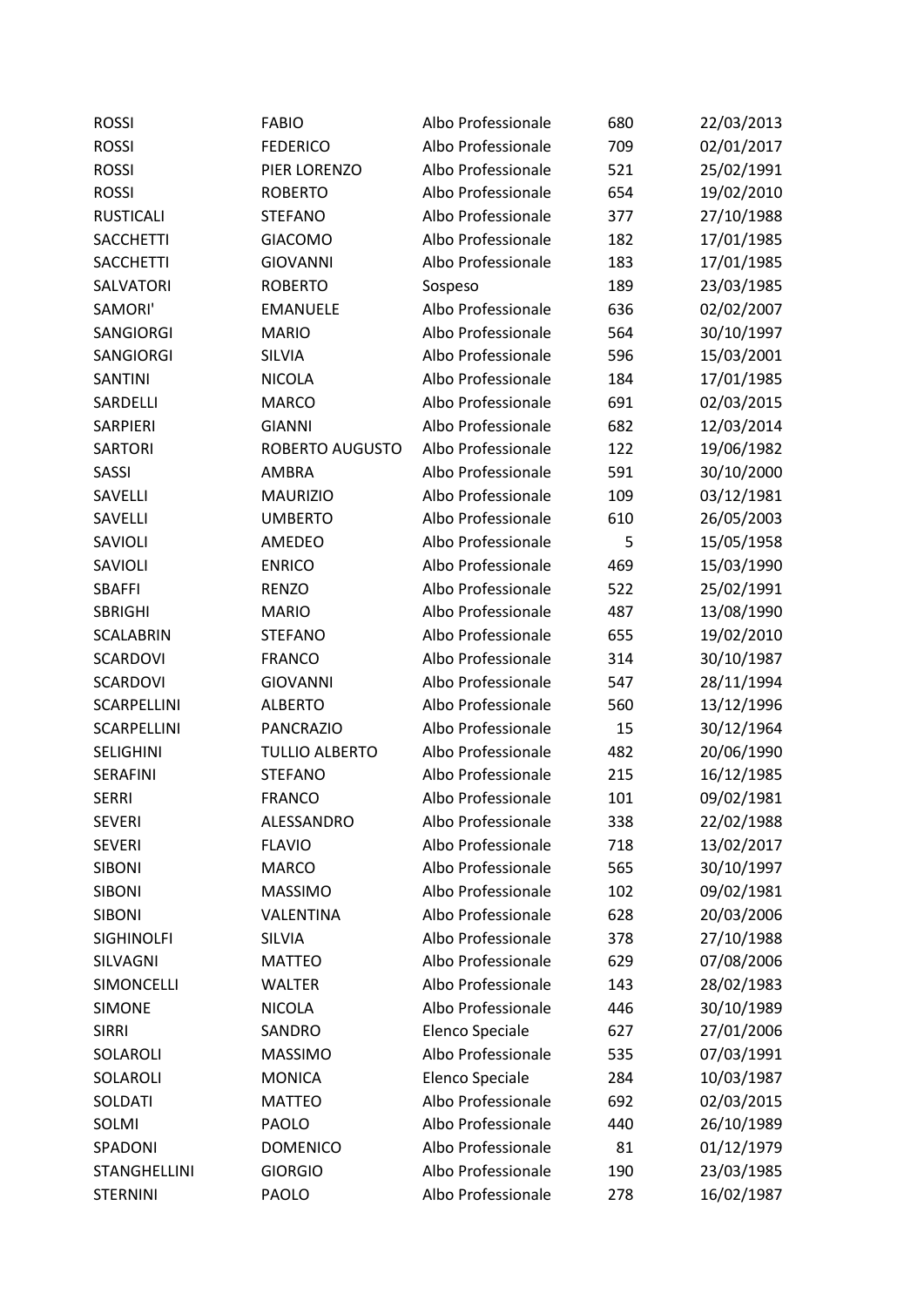| <b>STERNINI</b>   | PAOLO               | Albo Professionale | 154          | 10/10/1983 |
|-------------------|---------------------|--------------------|--------------|------------|
| <b>STRADA</b>     | <b>CRISTIAN</b>     | Albo Professionale | 491          | 22/10/1990 |
| <b>STRADA</b>     | <b>ORAZIO</b>       | Albo Professionale | 540          | 13/03/1991 |
| <b>SUPRANI</b>    | <b>MARCO</b>        | Albo Professionale | 382          | 12/12/1988 |
| <b>TABANELLI</b>  | <b>GIAN LUCA</b>    | Albo Professionale | 285          | 10/03/1987 |
| <b>TABANELLI</b>  | <b>VINCENZO</b>     | Albo Professionale | 258          | 25/10/1986 |
| <b>TALACCI</b>    | <b>STEFANO</b>      | Albo Professionale | 408          | 21/02/1989 |
| <b>TAMBURINI</b>  | MICHELANGELO        | Albo Professionale | 110          | 05/12/1981 |
| <b>TAMPIERI</b>   | <b>ROBERTO</b>      | Albo Professionale | 193          | 22/06/1985 |
| <b>TARRONI</b>    | <b>LUCA</b>         | Albo Professionale | 557          | 26/10/1996 |
| <b>TASSELLI</b>   | <b>TIZIANO</b>      | Albo Professionale | 592          | 30/10/2000 |
| <b>TASSINARI</b>  | <b>CESARE</b>       | Albo Professionale | 399          | 01/02/1989 |
| <b>TAZZARI</b>    | <b>DAVIDE</b>       | Albo Professionale | 536          | 07/03/1991 |
| <b>TEDESCO</b>    | <b>MARIO</b>        | Albo Professionale | 632          | 01/01/2007 |
| <b>TOMMASINI</b>  | <b>MARIA GRAZIA</b> | Albo Professionale | 710          | 02/01/2017 |
| <b>TONI</b>       | <b>PIETRO</b>       | Albo Professionale | 231          | 05/02/1986 |
| <b>TONNINI</b>    | <b>GIORGIA</b>      | Albo Professionale | 733          | 10/12/2021 |
| <b>TONTI</b>      | <b>ALBERTO</b>      | Albo Professionale | 662          | 28/03/2011 |
| <b>TOSCHI</b>     | <b>AURELIO</b>      | Albo Professionale | 52           | 23/11/1976 |
| <b>TOSCHI</b>     | <b>GIAMBATTISTA</b> | Albo Professionale | 18           | 05/02/1966 |
| <b>TOZZI</b>      | <b>STEFANO</b>      | Albo Professionale | 475          | 07/05/1990 |
| <b>TRAMONTI</b>   | <b>BRUNO</b>        | Albo Professionale | $\mathbf{1}$ | 27/06/1952 |
| <b>TRAMONTI</b>   | <b>ROMANA</b>       | Albo Professionale | 73           | 18/01/1979 |
| <b>TREOSSI</b>    | <b>FABIO</b>        | Albo Professionale | 558          | 26/10/1996 |
| <b>TREVISAN</b>   | <b>MARCO</b>        | Albo Professionale | 400          | 01/02/1989 |
| <b>TRINCOSSI</b>  | <b>GIANLUCA</b>     | Albo Professionale | 579          | 10/10/1998 |
| <b>TROMBINI</b>   | <b>CLAUDIO</b>      | Albo Professionale | 585          | 11/11/1999 |
| <b>TROVATO</b>    | <b>ANDREA</b>       | Albo Professionale | 112          | 05/03/1982 |
| <b>TURCHI</b>     | PIER LUCA           | Albo Professionale | 54           | 03/01/1977 |
| <b>TURCI</b>      | <b>DINO</b>         | Albo Professionale | 148          | 06/06/1983 |
| <b>UMILIACCHI</b> | <b>DAVIDE</b>       | Albo Professionale | 677          | 18/02/2013 |
| <b>USSANI</b>     | <b>ROBERTO</b>      | Albo Professionale | 315          | 30/10/1987 |
| VALDIFIORI        | <b>MARCO</b>        | Albo Professionale | 656          | 20/09/2010 |
| <b>VALENTINI</b>  | <b>CRISTINA</b>     | Albo Professionale | 191          | 07/06/1985 |
| <b>VALLI</b>      | <b>ALBERTO</b>      | Albo Professionale | 571          | 28/03/1998 |
| VALLI             | <b>STEFANO</b>      | Albo Professionale | 572          | 28/03/1998 |
| VALMORI           | <b>CLAUDIO</b>      | Albo Professionale | 483          | 20/06/1990 |
| <b>VANNINI</b>    | <b>MARINO</b>       | Albo Professionale | 424          | 27/06/1989 |
| <b>VECCHI</b>     | <b>GIANLUIGI</b>    | Albo Professionale | 707          | 26/10/2016 |
| <b>VECCHI</b>     | <b>GREGORIO</b>     | Albo Professionale | 259          | 25/10/1986 |
| <b>VENTRUCCI</b>  | <b>MAURIZIO</b>     | Albo Professionale | 608          | 11/04/2003 |
| <b>VENTURI</b>    | <b>ANTONIO</b>      | Albo Professionale | 40           | 01/09/1975 |
| <b>VENTURI</b>    | <b>MASSIMO</b>      | Albo Professionale | 604          | 30/05/2002 |
| <b>VENTURINI</b>  | <b>CLAUDIO</b>      | Albo Professionale | 318          | 07/12/1987 |
| <b>VERLICCHI</b>  | <b>DANILO</b>       | Albo Professionale | 260          | 25/10/1986 |
| <b>VIGNALI</b>    | <b>MARCO</b>        | Albo Professionale | 197          | 01/07/1985 |
| VILLA             | <b>MIRCO</b>        | Albo Professionale | 211          | 26/10/1985 |